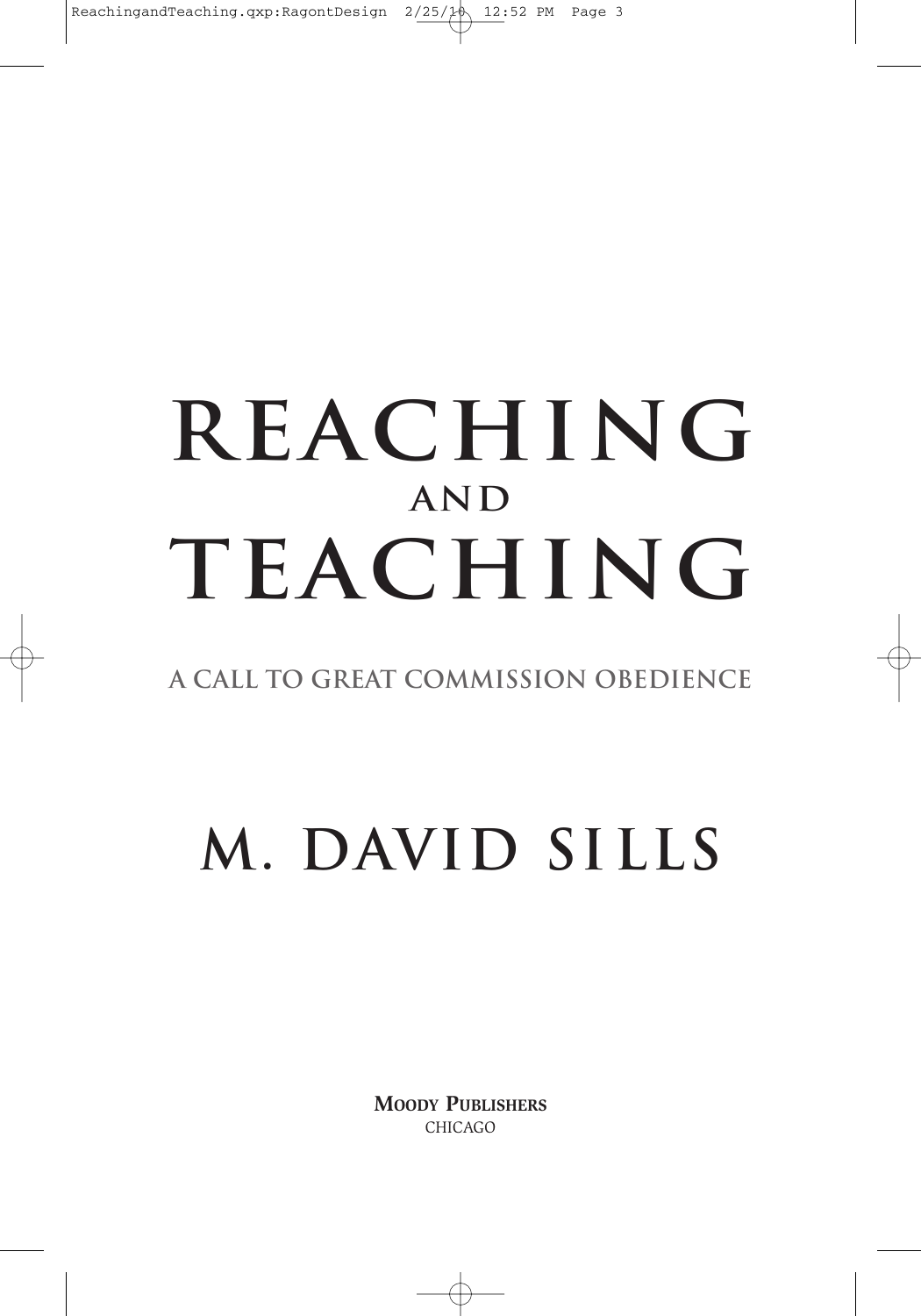### © 2010 by M. DAVID SILLS

All rights reserved. No part of this book may be reproduced in any form without permission in writing from the publisher, except in the case of brief quotations embodied in critical articles or reviews.

All Scripture quotations, unless otherwise indicated, are from *The Holy Bible, English Standard Version*®, copyright © 2001 by Crossway Bibles, a publishing ministry of Good News Publishers. Used by permission. All rights reserved.

Scripture quotations marked NIV are taken from the *Holy Bible, New International Version®*. NIV®. Copyright © 1973, 1978, 1984 by Biblica, Inc.™ Used by permission of Zondervan. All rights reserved worldwide.

All websites and phone numbers listed herein are accurate at the time of publication, but may change in the future or cease to exist. The listing of website references and resources does not imply publisher endorsement of the site's entire contents. Groups and organizations are listed for informational purposes, and listing does not imply publisher endorsement of their activities.

Editor: Dana Wilkerson Interior Design: Ragont Design Cover Design: Brand Navigation, LLC Cover Image(s): SIM (Serving In Mission)

Library of Congress Cataloging-in-Publication Data

Sills, Michael David, 1957-

Reaching and teaching : a call to Great Commission obedience / M. David Sills. p. cm.

Includes bibliographical references (p. ) and index. ISBN 978-0-8024-5029-6

1. Indigenous church administration. 2. Great Commission (Bible) 3. Missions—Theory. I. Title. BV2082.I5S56 2010 266'.023—dc22

2009046988

This book is printed on acid free recycled paper containing 30% PCW (Post Consumer Waste) and manufactured in the United States of America by Versa Press.



We hope you enjoy this book from Moody Publishers. Our goal is to provide high quality, thought-provoking books and products that connect truth to your real needs and challenges. For more information on other books and products written and produced from a biblical perspective, go to www.moodypublishers.com or write to:

> Moody Publishers 820 N. LaSalle Boulevard Chicago, IL 60610

### 1 3 5 7 9 10 8 6 4 2

*Printed in the United States of America*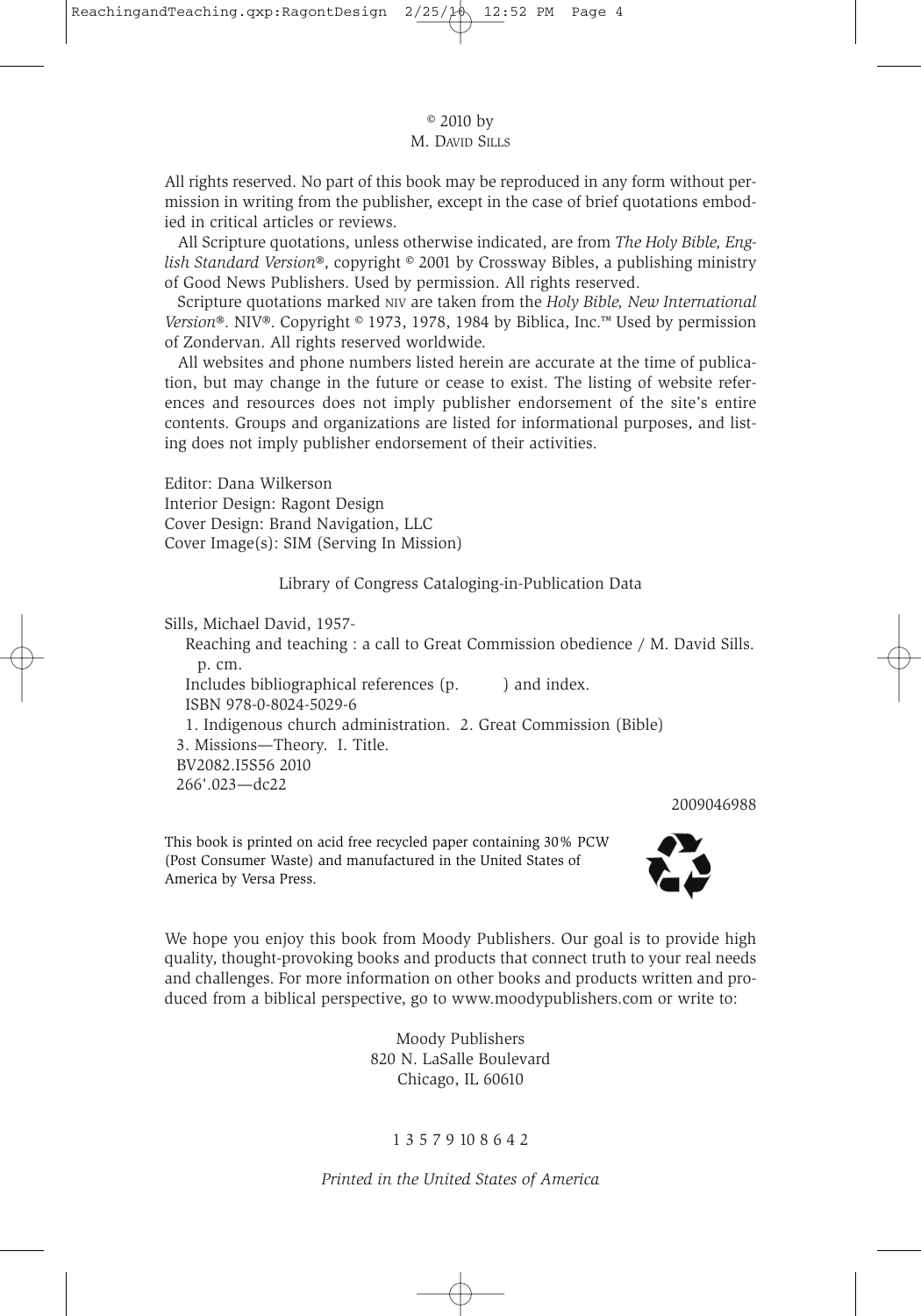*To Abraham Michael Sills My first grandchild May the blessing promised to your namesake in Genesis 12:1–3 be yours also. And like him, may the families, clans, peoples, and nations of the world be blessed through you. Papi*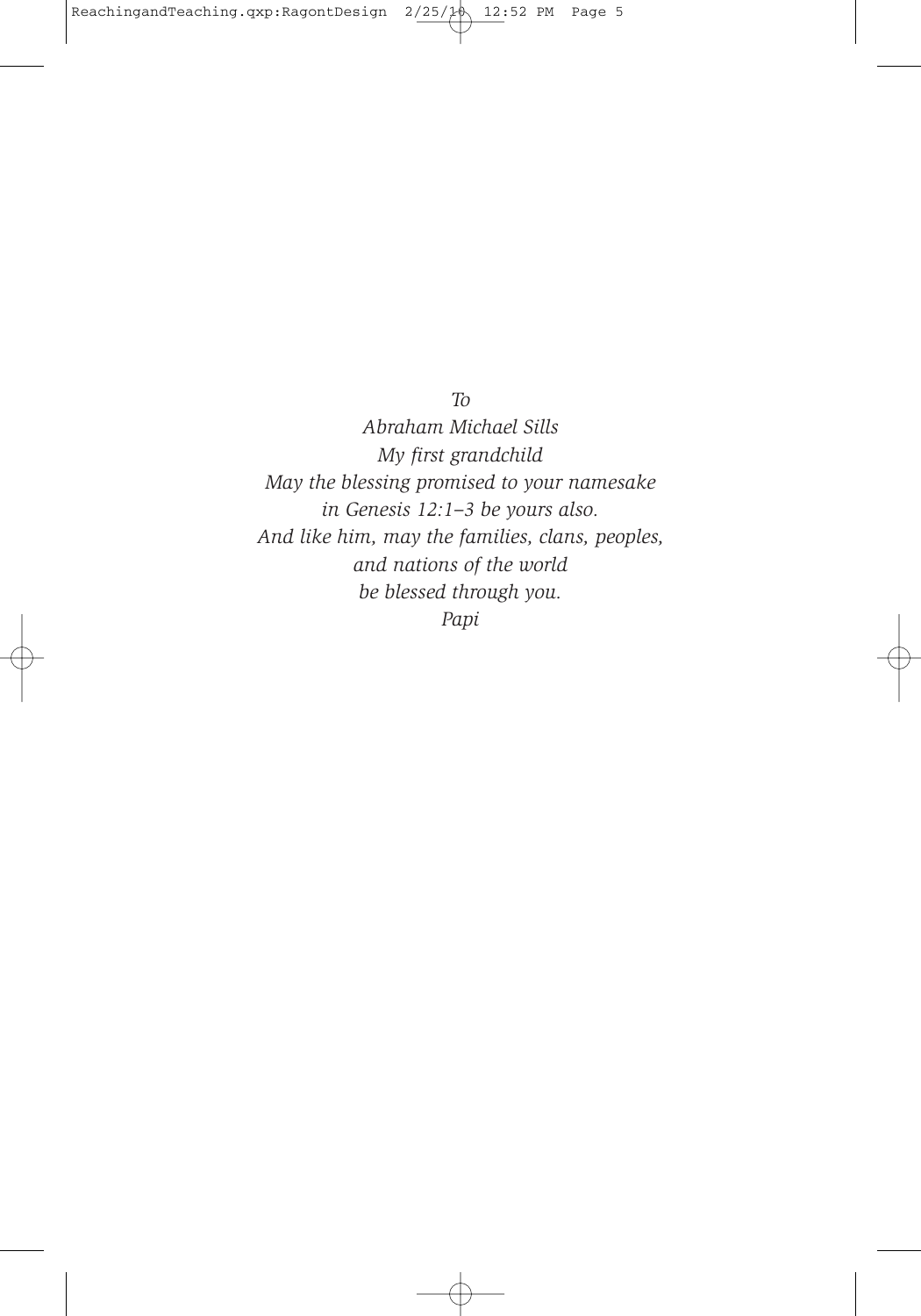## A NOTE TO the Reader

Missionaries are my heroes, godly men and women working as hard as anyone at home, but doing so in other languages, suffering homesickness, culture shock, and unstable governments, leaving the comforts of home to live amidst persecution, tropical diseases, and violence, compelled by the love of Christ and His missionary call. Missionaries follow the Lord's calling on their lives, faithfully employing their unique gifts in the places where He calls them to serve. They increasingly must devise creative access to the countries closing their doors to missionaries every year, balancing ethical concerns with gospel need. I am thankful for mission agencies and missionaries who are aggressively engaging unreached, unengaged, and uncontacted people groups that are often in the most gospel-hostile parts of the world. I am equally thankful for mission agencies and missionaries continuing to disciple, teach, and minister in other fields. Almost everyone agrees that both reaching and teaching are biblical and essential aspects of Christian missions, and to some extent, that each is under way around the world in a host of diverse ministries. But there is much that is not being done and the result is tragic.

While I want to encourage those reaching the unreached to continue that vital work, I also want to exhort us all to do more than just reach—much more. Jesus commissioned us to teach everything He has commanded. A biblically balanced missiology includes searching, reaching, harvesting, church planting, discipling, and teaching. The Lord Jesus, the missionary Paul, and biblical commands exhort us to reach and win the lost, disciple them, and teach teachers among them.

What is the biblical balance in the missionary task? Turn the page, and let's begin.

—M. David Sills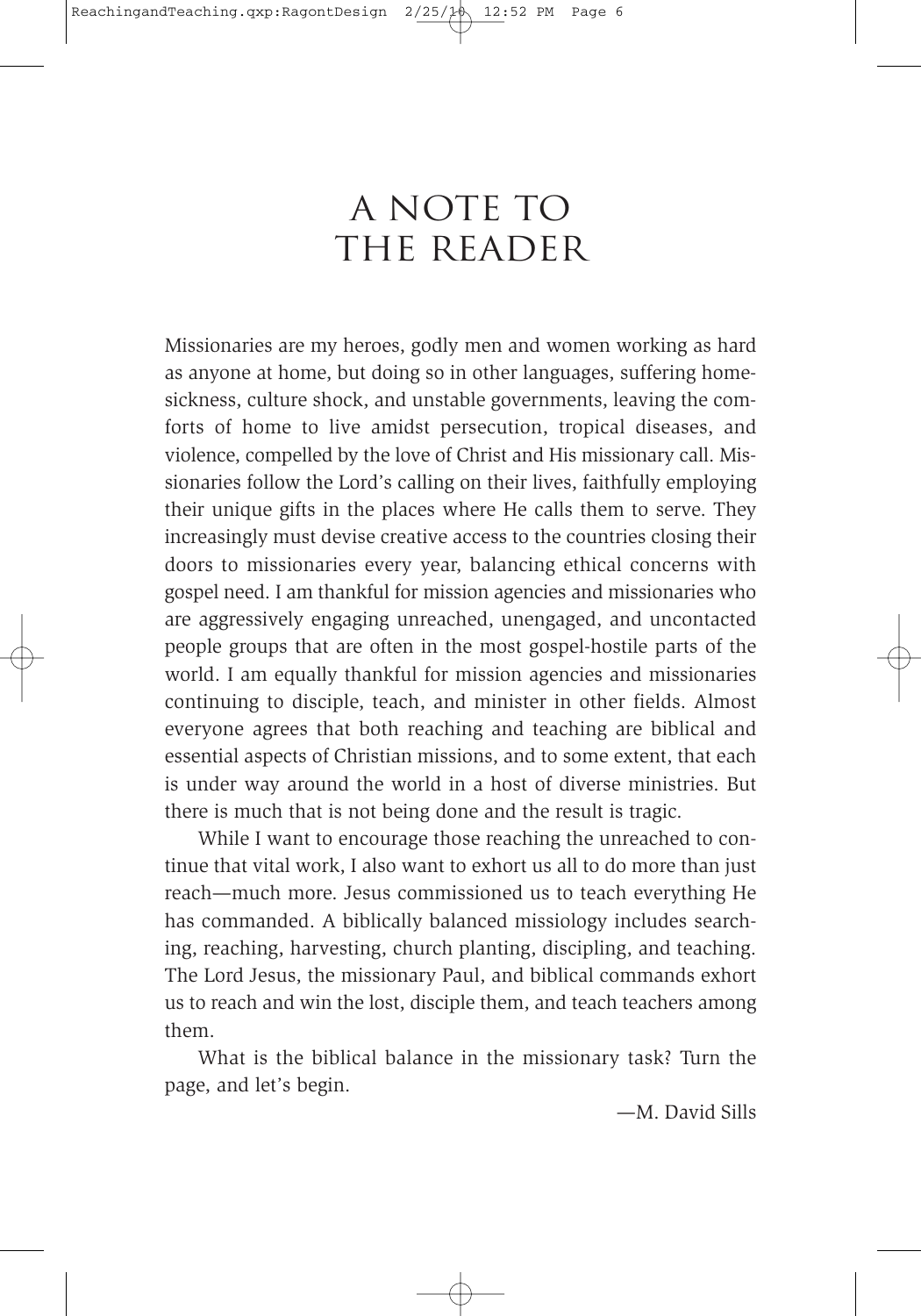ReachingandTeaching.qxp:RagontDesign  $2/25/10$  12:52 PM Page 7



## **CONTENTS**

| Foreword                                                                          | 9   |
|-----------------------------------------------------------------------------------|-----|
| Introduction                                                                      | 11  |
| 1. Teaching Them: The Great Omission of the Great Commission 15                   |     |
| 2. Missionaries Training Nationals: How Much Is Enough?                           | 31  |
| 3. The Bare Minimum: What Must We Teach?                                          | 47  |
| 4. Missionaries and Nationals: Who Should Teach?                                  | 67  |
| 5. Learning from Paul: Missiological Methods of the Apostle<br>to the Gentiles    | 85  |
| 6. Search Versus Harvest Theology: Reaching or Teaching?                          | 105 |
| 7. Techniques and Tools: The Greater Good, CPM, and What<br>Only God Can Do       | 129 |
| 8. Equipping Disciples: Theological Education and the<br>Missionary Task          | 151 |
| 9. Primary Oral Learners: How Shall They Hear?                                    | 173 |
| 10. Critical Contextualization: The Balance Between Too Far<br>and Not Far Enough | 193 |
| Conclusion                                                                        | 215 |
| Acknowledgments                                                                   | 221 |
| Appendix: Southern Baptist IMB Statement on Ecclesiology                          | 225 |
| <b>Notes</b>                                                                      | 229 |
| Bibliography                                                                      | 237 |
| Subject Index                                                                     | 243 |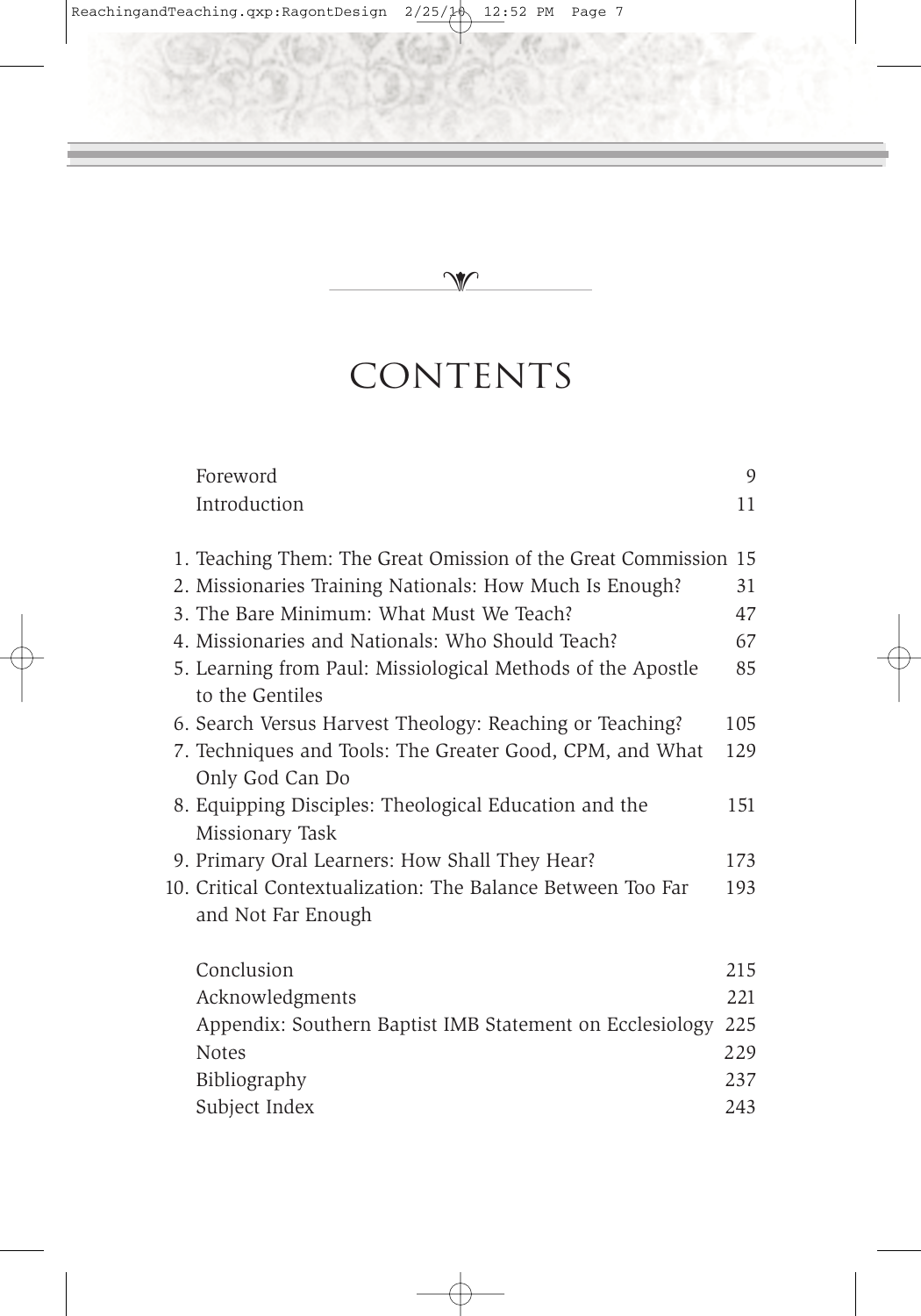$\overline{\mathrm{D}}$ 

 $\overline{\bigoplus}$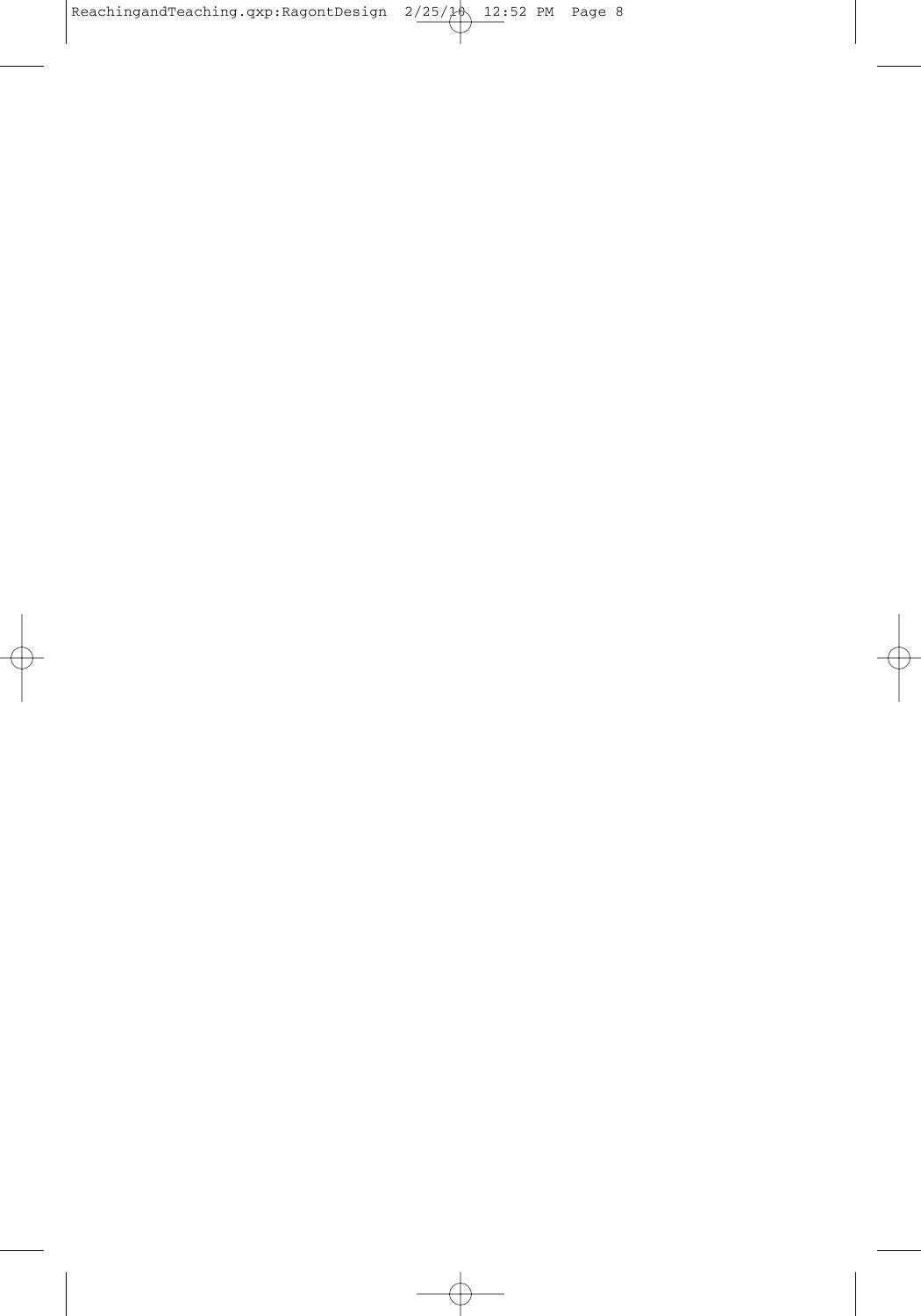ReachingandT

## Foreword

 $\mathbb{Y}$ 

Is there mission beyond evangelism? Jesus certainly said so. Great Commission Line 3: *"Teaching them to observe all that I have commanded you."* That's how disciples are formed. And disciples (not converts) are what He told us to make. The apostle Paul certainly thought so. His first priority was to preach the gospel and plant churches. But then he worked tirelessly to make sure they grew in depth and maturity. He re-visited them. He wrote letters to them. He answered their questions and challenged their mistakes. He agonized in prayer for them. In fact he may well have spent more time in mission beyond evangelism than in evangelism itself. He spent nearly three years in Ephesus teaching that church the whole counsel of God from the Scriptures so that it became a source of evangelistic expansion to the whole region (Acts 19–20).

And alongside Paul there was a whole network of other church leaders whose *primary* missional vocation was in mission beyond evangelism. Think, for example, of:

• *Apollos* (Acts 18:24–28). His work was *teaching* the church. He was already converted and well-educated (in Africa), but he received even better biblical instruction from Priscilla and Aquila (in Asia) and then he went and used his gifts for strengthening the church through Christ-centred biblical teaching (in Europe—how's that for a missionary career?).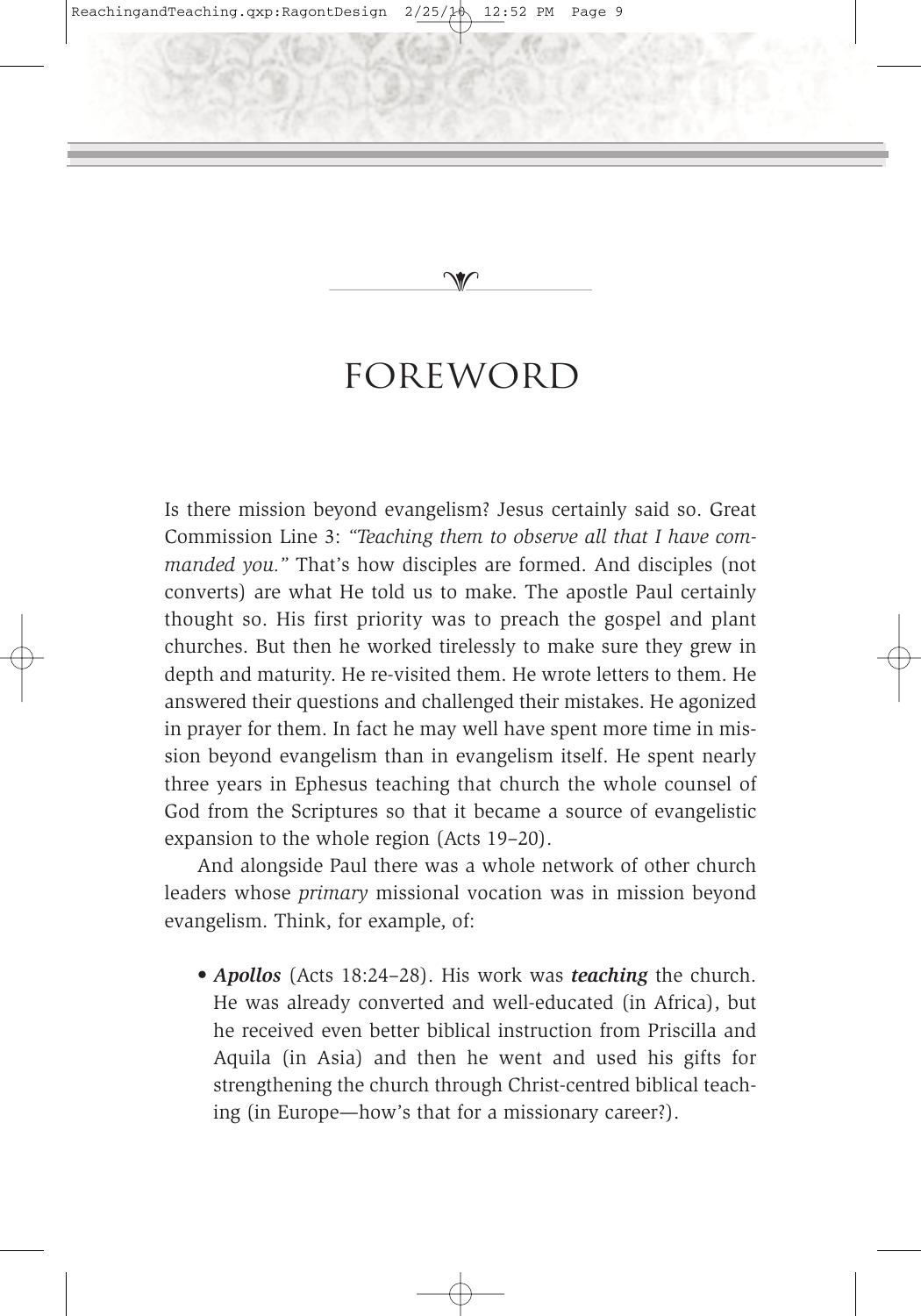- *Timothy* (1Timothy 2:2). His work included *training* others to be able to preach the truth of the Scriptures, as he himself had learned from Paul. Mentoring and training multiplies those who can handle the Bible well and teach it to others.
- *Tertius* Who? He was the one whose job was *writing* down the great letter of Paul to the Romans (Romans 16:22). Writing was a special skill, and people with something to say needed the help of good writers. Peter needed Silas for that job too and commended him as a faithful brother for doing it (1 Peter 5:12).

*Teaching, training, writing*—all of it happening in the New Testament church. And all of it equally necessary for the growth and health of the church. And all of it a vital part of the *mission* of the church. Paul would not tolerate the idea that he or Apollos were any more important than each other. "What, after all, is Apollos? And what is Paul? Only servants . . . I planted the seed, Apollos watered it, but God made it grow" (1 Corinthians 3:5–6).

The importance of this "Apollos factor" in Christian mission was recognized by John Stott, in the ministries he founded, which I am privileged to serve, in the Langham Partnership International (known as John Stott Ministries in the USA), which trains pastors in biblical preaching, encourages evangelical writers for their own contexts, and supports theological education in the majority world. This is "church growth" mission—growth in depth, not just in numbers.

David Sills' passionate plea in this book is addressed primarily to the missions community in the USA, but it is long overdue and needs to be heard by missionary-minded churches worldwide—including those who see the USA itself as among the "mission fields" of a world in which biblical mission is (as it always was) from everywhere to everywhere.

> —Christopher J. H. Wright International Director, Langham Partnership International (John Stott Ministries, USA) Author, *The Mission of God: Unlocking the Bible's Grand Narrative*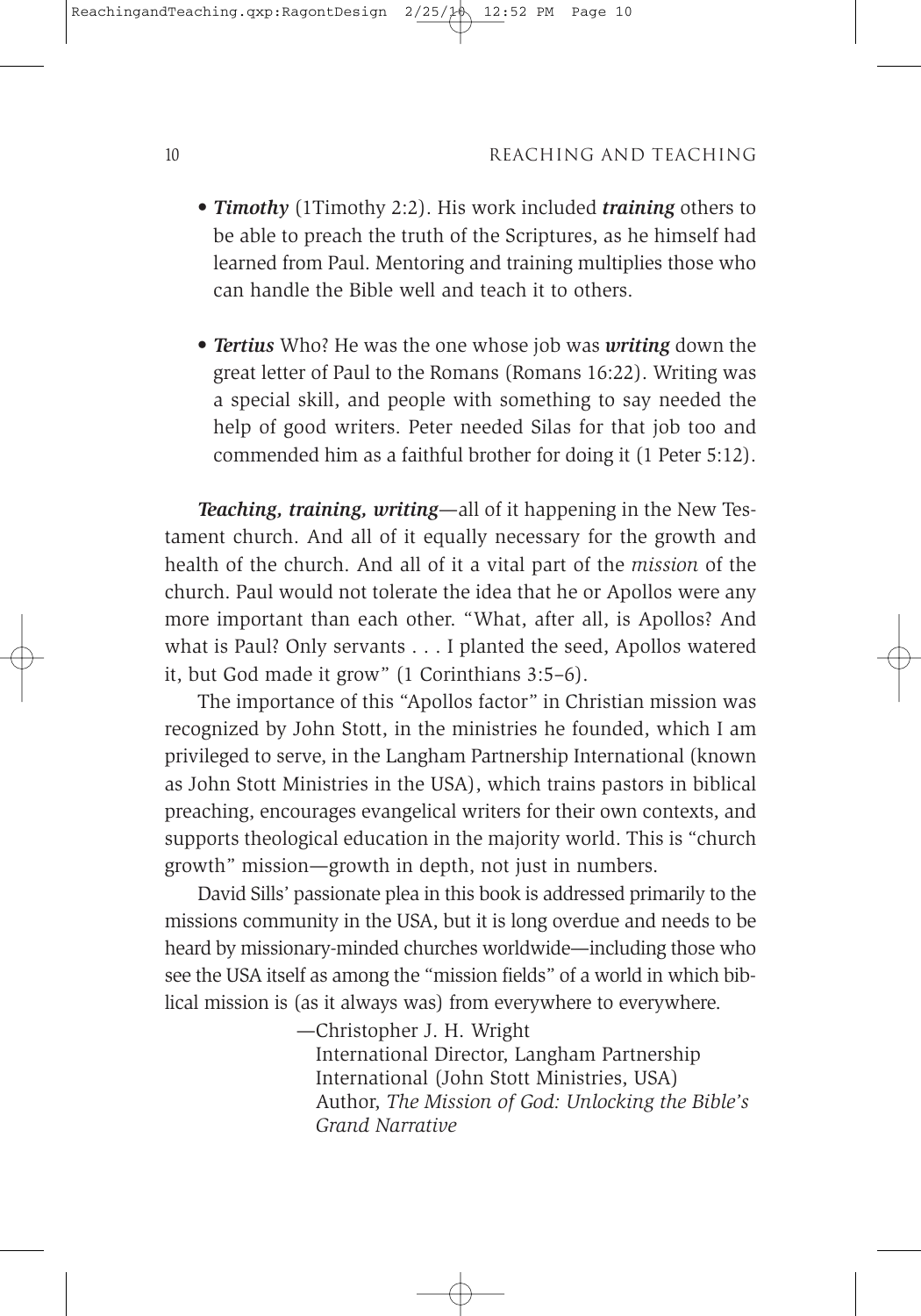ReachingandTeaching.qxp:RagontDesign 2/25/10 12:52 PM Page 11

## **INTRODUCTION**

 $\mathbb{Y}$ 

In recent years, mission agencies and missionaries have increasingly shifted away from teaching and discipleship toward an emphasis on evangelism and church planting—some to the exclusion of any other field activity. While evangelism and church planting are essential components of a missions program, deep discipleship, pastoral preparation, and leadership training must be priorities as well. Jesus explicitly called the church to make disciples of the nations and to teach them to observe all He commanded us (Matthew 28:18–20). However, it seems that today many well-intentioned missionaries believe their task is merely to evangelize and then group willing participants into new "churches."

As AD 2000 approached, mission agency administrators and field missionaries sought to reach the world by every means possible as quickly as possible. An awareness of unreached people groups (UPGs) grew out of this time period and dominated missions efforts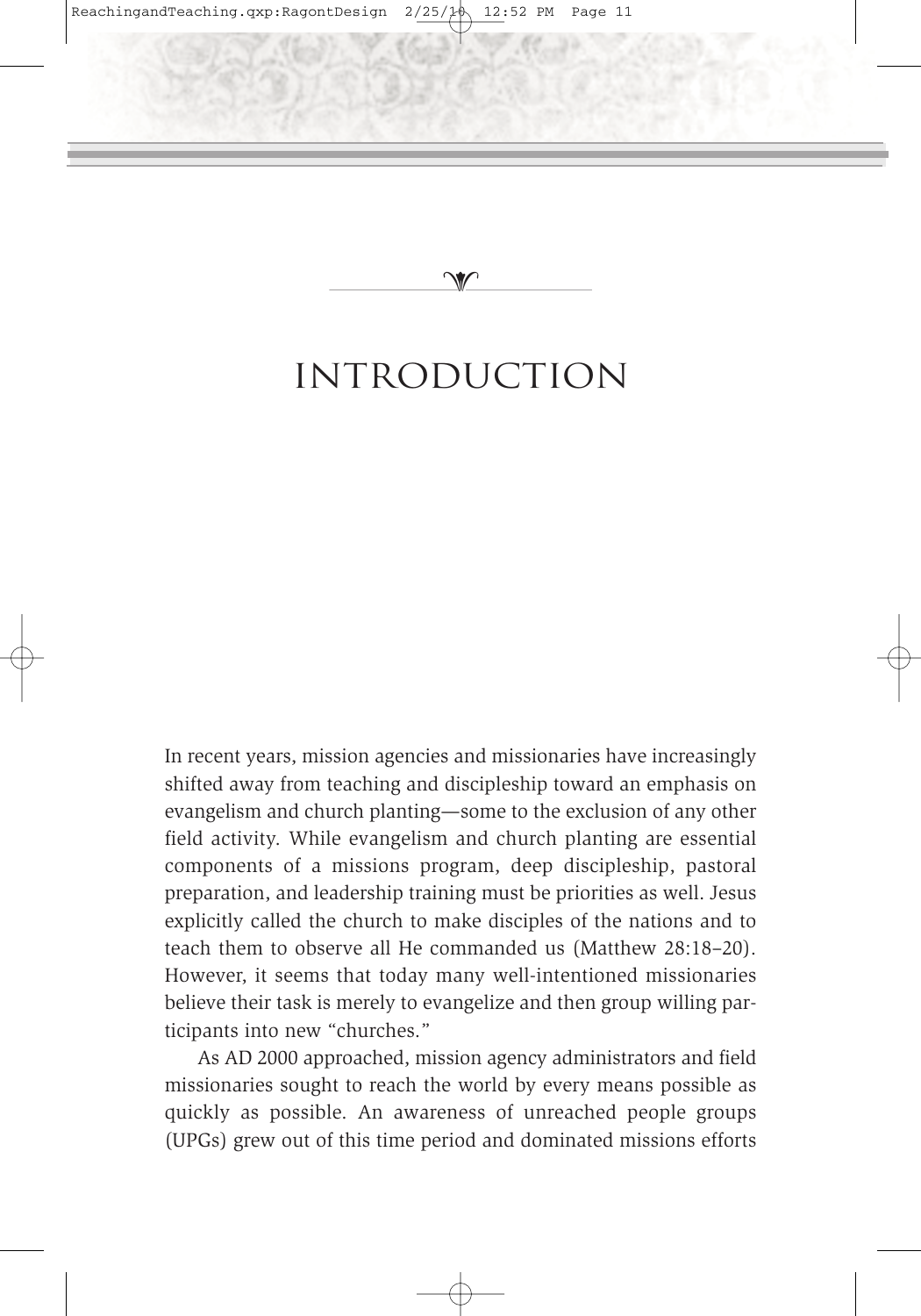in the last quarter of the twentieth century. This awareness spurred agencies and missionaries on to identify and reach these groups. The accompanying sense of urgency shifted the missiological community away from time-proven strategies to more creative methods, hoping for rapid expansion of Christianity. These trendy, creative methods included new approaches to church planting, eschatologically driven missiology, and, all too often, a reductionistic interpretation of the Great Commission. The result of the application of these methodologies is such that once a targeted UPG hears the gospel, many missionaries move on and turn their attention to the next UPG. Unfortunately, these well-intentioned efforts to reach the unreached result in an inadequate approach to missions.

This understanding that the most pressing need is simply to reach UPGs and then continue to the next one results in a strategy to reach, preach to, and leave as many people groups as possible and as fast as possible. Discipleship, leadership training, and pastoral preparation are unfortunately relegated to a lower level of ministry that is not really considered missions. Some missionaries even consider any effort expended in such areas an impediment that slows down the "most important work" and is therefore an enemy of that which is essential.

This new understanding of the task of international missions is so common today that many consider it to be normative. Since the prevalence of this methodology has been growing for well over a decade, we are now seeing its consequences and ramifications. The most frequent consequence is that churches left in the wake of such efforts either fall apart rapidly and disappear or degenerate into dysfunctional gatherings with unbiblical doctrine and practice. As a result, the new believers are often victims of aberrant doctrine, heresy, cult outreach, or nominal Christianity for the rest of their lives. The church the missionaries leave behind is very often anemic at best and a syncretistic aberration at worst. The second unfortunate consequence is that proven, traditional missiological methods, strategies, and philosophies are now considered to be "old-school," out of touch, and overly complex paradigms that hinder rapid, exponential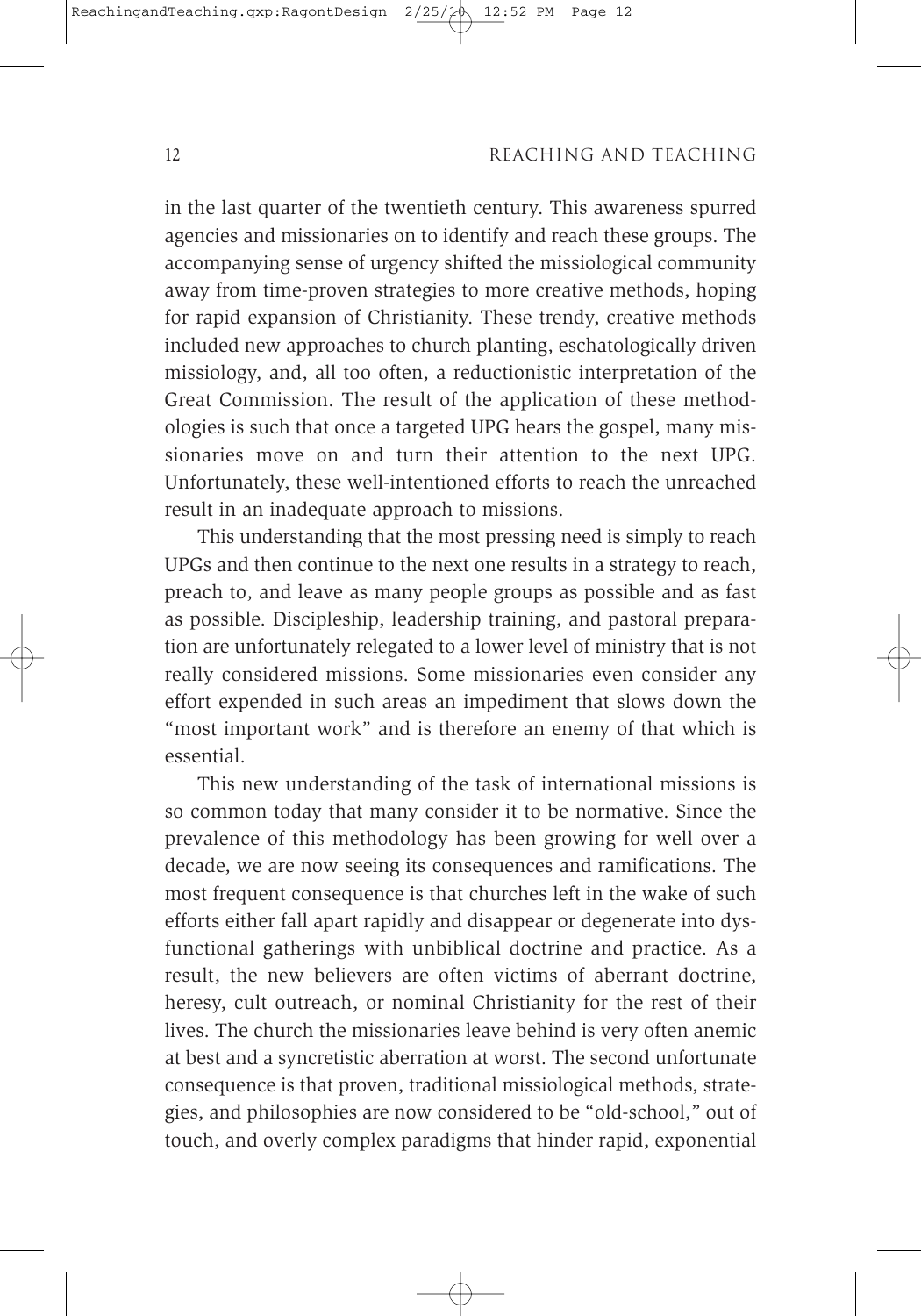## *Introduction* 13

growth. However, rather than viewing theological education, pastoral preparation, leadership training, and in-depth discipleship as lesser forms of missionary activity, we must return to the biblical understanding of missions that incorporates them as primary and necessary ways of fulfilling the Great Commission.

Born out of my own research and burden to faithfully serve the call of Christ in the Great Commission, it is my prayer that this book will clarify the task of international missions. Of course, each of the subjects treated in the following chapters deserve more attention than I can devote in a single book. I am not attempting a thorough and exhaustive missiological treatment of each of these crucial issues; rather, my aim is to highlight modern trends that have arisen in recent decades and to suggest correctives that are based on such treatments provided elsewhere. Through an integration of the Scriptures, missiological research, and case studies, this book will help missionaries, pastors, and students wrestle with the biblical foundations and the holistic task of missions. The Great Commission is not just about evangelism or church planting. Jesus said to *make disciples* of all the ethnic groups of the world and to do that *by teaching them to observe all that He commanded* us (Matthew 28:19–20).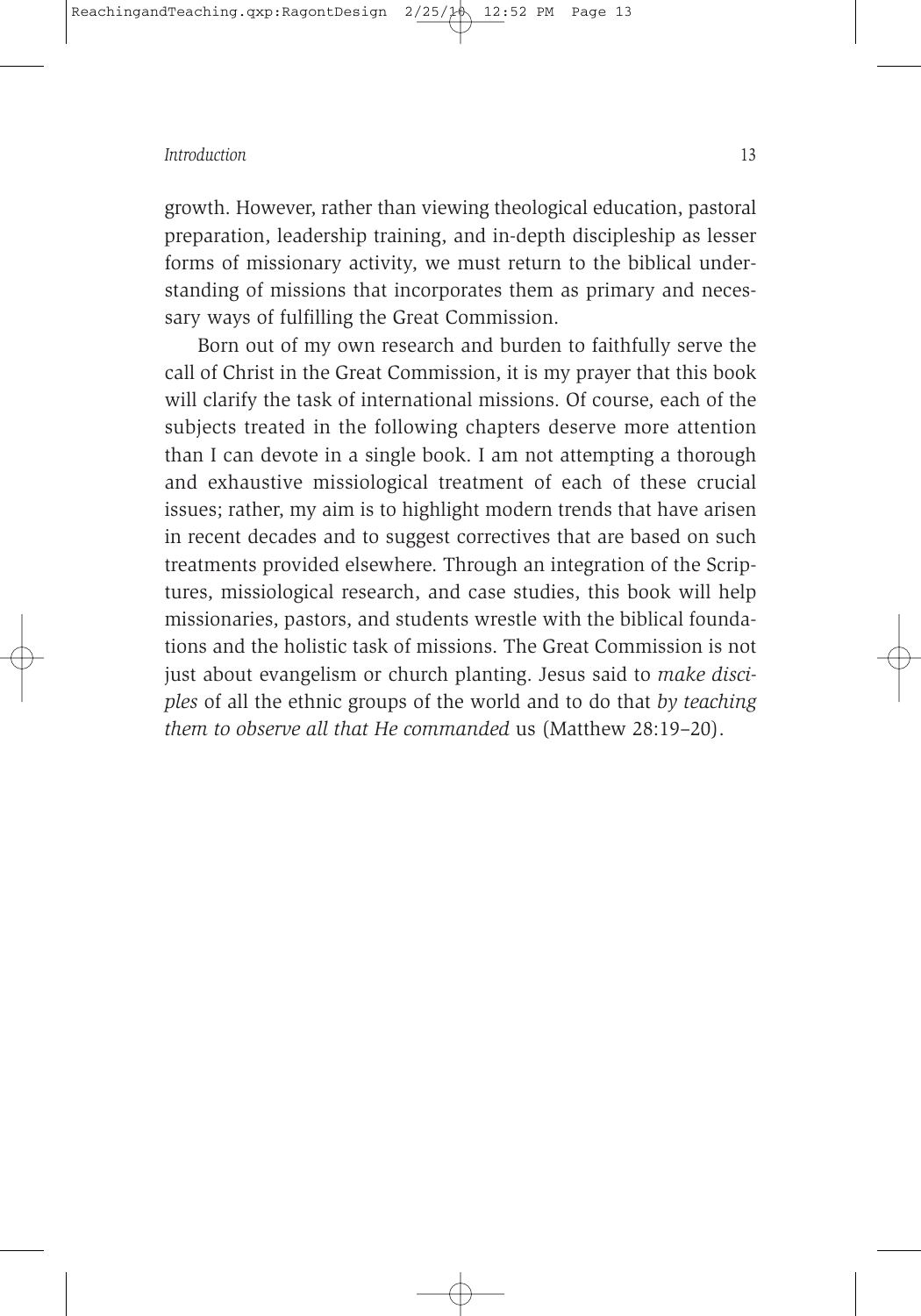$\overline{\mathbb{Q}}$ 

 $\overline{\varphi}$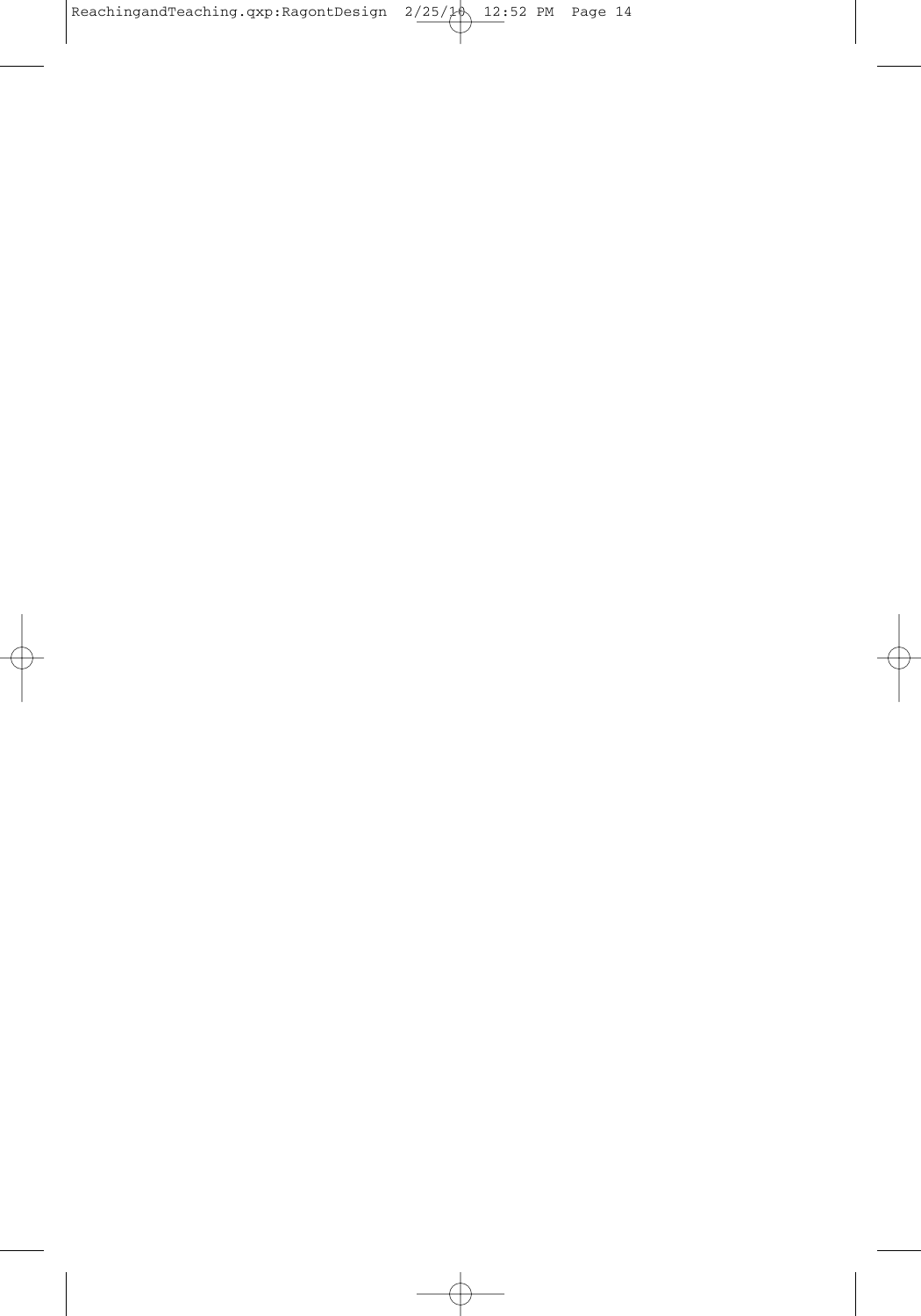Reachingand



**1**  $\mathbb{Y}$ 

Evangelical missionaries and mission agencies are eager to finish the task of world missions. Having recognized the need to reach all the people groups of the world, recent decades have found missionary efforts increasingly focused on the goal of completing that task as quickly as possible. However, in the midst of their focused and fervent efforts, many are now realizing the need to define the task or to reconsider the total task of international missions. Slogans such as "The world in this generation!" rally the faithful and call out the called, but to do what? The need for specific task definition must still be addressed. As missionaries have joined the race to reach the unreached people groups of the world as quickly as possible, they have strategized to increase speed. The need for speed has influenced missionary efforts so much that many traditional missions tasks have been jettisoned in order to enable it. Indeed, in recent years it seems that increasing the speed has itself become the task. Evangelical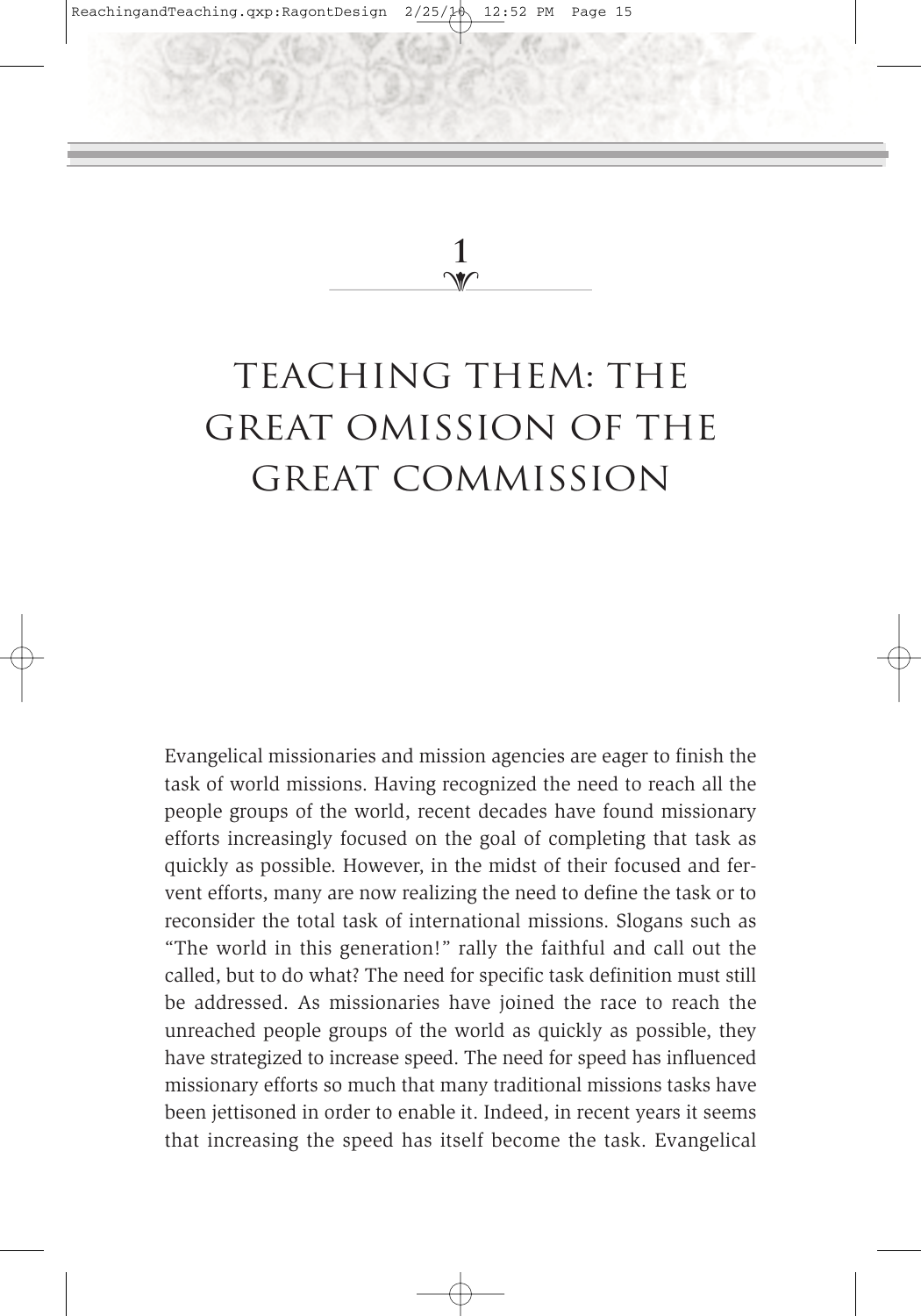missions organizations have been busy operating both traditional and creative ministries all around the world. Yet some missionaries have been looking over their shoulders at the wake of their efforts and are seeing a church that they barely recognize.

We received the Great Commission two thousand years ago. How are we doing? Over one-third of the world—more than two billion people—has never heard the gospel. Approximately one-half of the world's people groups remain unreached. Among those we reached in past decades, new generations are questioning the shallow and often syncretistic versions of Christianity that their parents believe. Still, some would say that we have finished our work among the "reached" because they have churches. Others would see that much work remains.

It matters what teachers teach and what believers believe. In an age where media and movies promote pluralism and many churches have embraced inclusivism, most evangelicals still believe in the exclusivity of the gospel. On the other hand, adherents of pluralism teach that every religion has value in and of itself. They hold that sincere followers of other religions will be saved through their respective religions. Missionaries with this perspective believe that the essential goal of their ministry is liberation, freedom, and basic morality for their hearers. Adherents of inclusivism teach that since Jesus knew that everyone would not have a chance to hear the gospel, He included all religions in His work. The goal of missionaries with this perspective is often simply to help people find Jesus in their own religious systems. However, if we adopt pluralism or inclusivism, we cut the root and nerve of missions.

Exclusivism teaches that there is no other Savior than Jesus Christ alone and that you must be born again. Moreover, we believe that, apart from being born again by grace through faith in Christ, people are separated from God and will spend eternity in hell. Missionaries with this perspective seek to proclaim the gospel message and fulfill the Great Commission in obedience to Christ, to rescue the perishing, and, above all, to bring glory to God. Sadly, not all Christians in the world are convinced of this truth.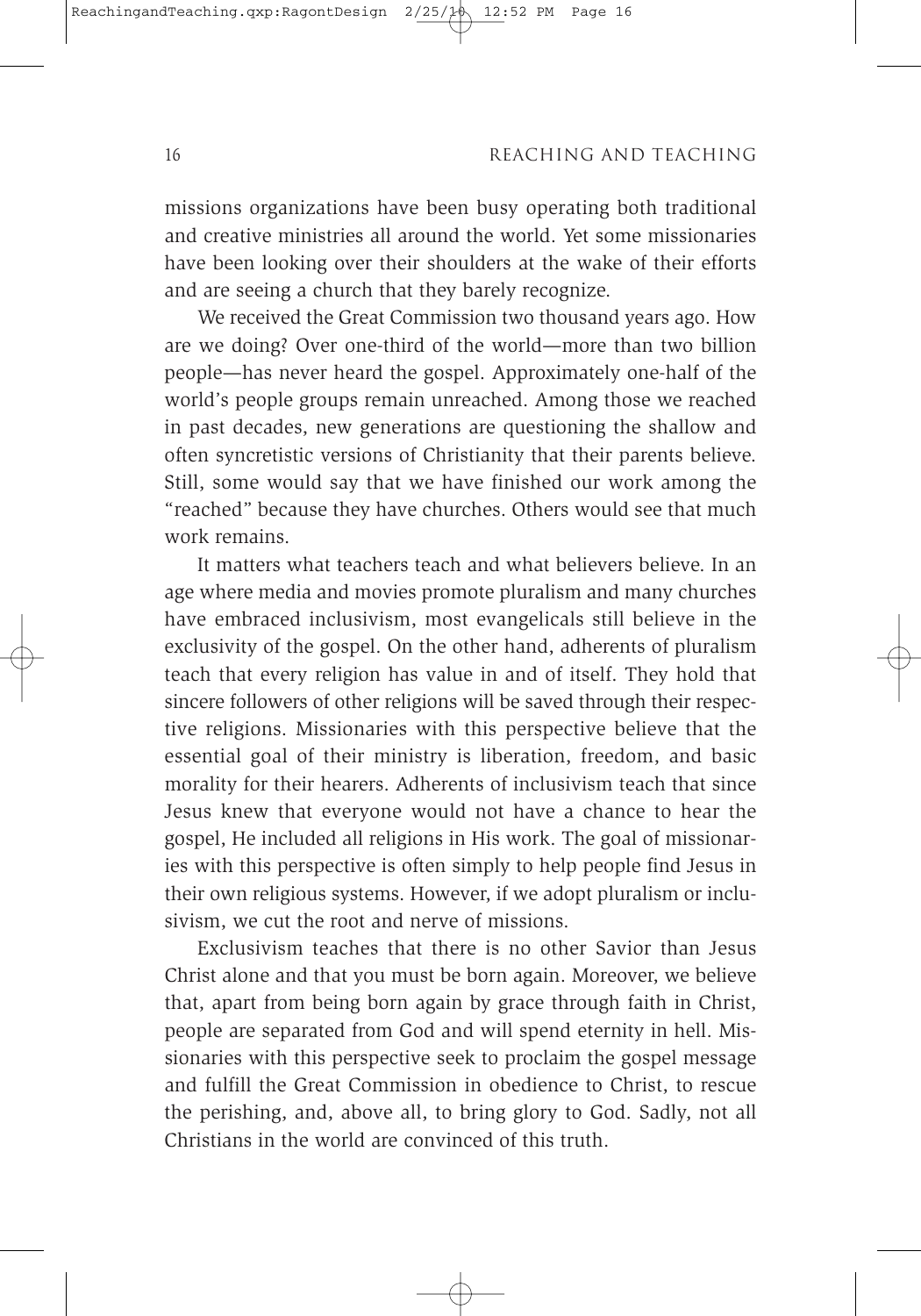ReachingandTeaching.qxp:RagontDesign  $2/25/\cancel{10}$  12:52 PM Page 17

*Teaching Them: The Great Omission of the Great Commission* 17

## **THE SCOPE**

In medical schools, there are some students preparing to be research scientists to find a cure for cancer and others who are planning to be family physicians. If we compare the work of missions to the medical field, we would say that the work of a missionary is more like that of a family physician than that of a research scientist. The research scientist may find the cure he seeks and declare his work to be done. However, a family physician will have many diverse duties, such as caring for patients during flu season, setting broken arms, and experiencing the joy of delivering babies. His work will continue changing to meet pressing needs all of his life. Mission work, also, is always ongoing, changing, and developing.

In the 1960s, some began to consider the work of the Great Commission to be complete. A brief study of any global missions map showed that there was a church in every geopolitical entity called a country—or nation. Since Jesus commissioned the church to make disciples of all nations, the work must surely have been completed. Yet in Matthew 28:19, Jesus actually said, "Go therefore and make disciples of *panta ta ethne*," not every geopolitical country. The word *ethne* means "ethnic group" or "people group." Based on this, Ralph Winter spoke at the 1974 Lausanne Conference for World Evangelization and highlighted the Great Commission challenge of reaching not only the countries of the world, but more specifically the ethnolinguistic groups that populate it.

Even though the task of reaching all these groups is not yet complete, a new challenge is emerging. Today's challenge is to go beyond merely recognizing the legitimacy of people group thinking to understanding what our task should be among the people groups. Even as Dr. Winter clarified a part of the Great Commission so that we would not be merely thinking in terms of geopolitical nations, we would do well to remember *what* Jesus sent us to the ethnolinguistic groups to do. Jesus did not say, "Go therefore and get decisions from people, then gather them into groups called churches," although both of these steps are essential parts of the Great Commission. He in fact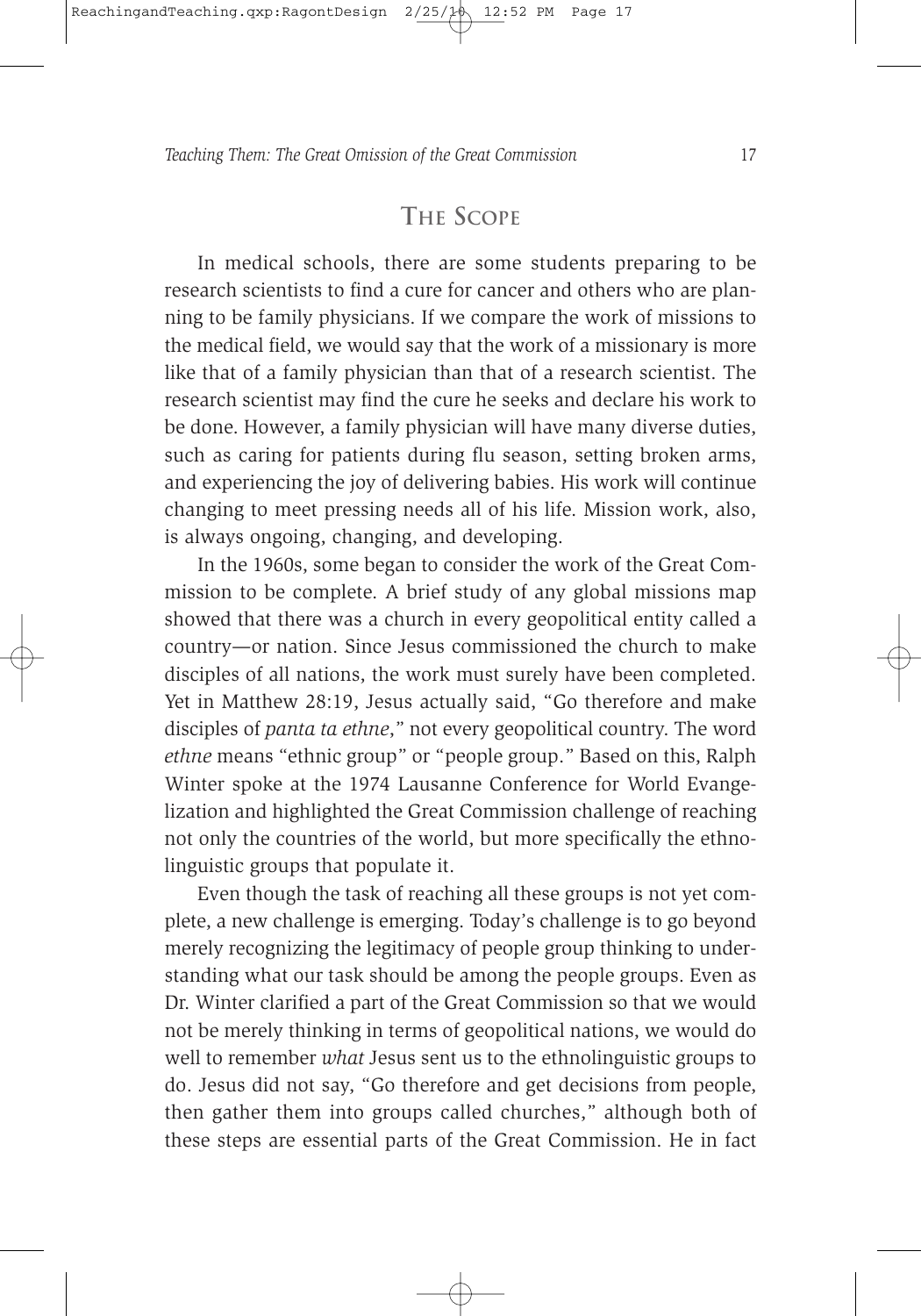said, "Go therefore and make disciples of all nations, baptizing them in the name of the Father and of the Son and of the Holy Spirit, teaching them to observe all that I have commanded you" (Matthew 28:19–20). It is the command to teach that I want us to consider as we begin to understand the task of international missions.

## **THE NEED**

As God allows me to travel the world, preaching, teaching, and leading mission teams, I have seen a common thread. This thread is the biblical illiteracy of many national brothers and the de-emphasis of theological education and thorough preparation on the part of mission entities. The danger of this is compounded as it coincides with an alarming new reality in global Christianity.

In a new emphasis (or de-emphasis), some major agencies have so focused on church planting and evangelism that they have neglected the need for theological education, pastoral training, and leadership development. Some have reasoned that in order to fulfill the Great Commission, we must pour our efforts and resources into evangelism and church planting. Some even believe that Jesus cannot return until we reach every people group—and that He will return immediately after we do.

When Ralph Winter began to point out the long overdue need for people group orientation, his organization estimated the world's people groups to number 24,000. They have since revised that number to 27,000 as some of the unreached groups have received more study and are now considered to be two or more distinct groups. Other missiologists consider the total number of the world's people groups to be around 11,000. Virtually every person or agency calculates the number of people groups in the world differently.1

Another point for consideration is what Jesus meant in Matthew 24:14 about preaching the gospel to all as a testimony. "And this gospel of the kingdom will be proclaimed throughout the whole world as a testimony to all nations, and then the end will come." Many missionaries have preached the gospel through interpreters or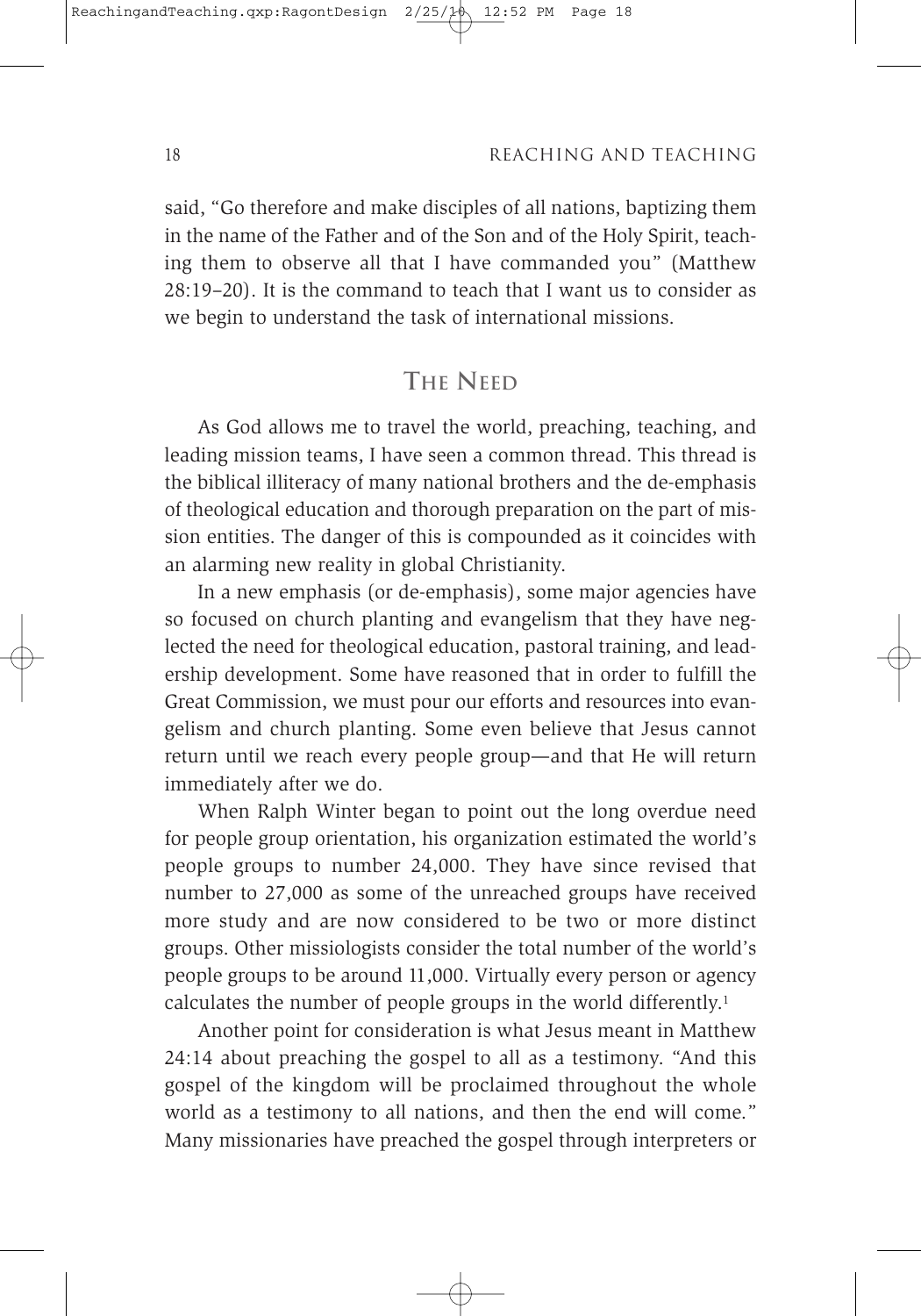without understanding the cultural adjustments that are necessary to communicate the gospel clearly. Additionally, some people hear the gospel for years before they truly hear it! So what does it mean to have preached it to a people as a testimony? Is it merely pulling into a village, preaching John 3:16 through an interpreter, and driving away?

What if we reach all the people groups that we consider to be unreached and yet He delays His return for fifty years, or five hundred years, or five thousand years? What will happen to all of the people who have heard the gospel, raised their hand to pray a prayer, and then watched the dust of the missionary's vehicle as he sped away to the next people group? Who will teach new believers? Will the churches confused with syncretism, the Mormons, the Jehovah's Witnesses, or the Muslims be the ones who take them in and teach them?

Students who feel called to an international theological education ministry often express concern about the few opportunities they find to teach pastors on the mission field. Some agencies have greatly reduced the available openings for theological education in order to invest more human and financial resources in reaching unreached people groups. These agencies certainly care about those who need training, but the push has been to place their missionaries among the unreached. Subsequently, traditional mission fields are being left in the hands of the nationals regardless of whether they have the biblical training to sustain the furtherance of the gospel.

One problem with this approach is failure to fulfill Jesus' Great Commission instruction, "teaching them to obey." Some say that they will fulfill this by encouraging new believers to obey all that Jesus commanded. However, they will not be staying around to do the teaching. They further state that the new believers have a Bible and the same Holy Spirit we have; He will guide them into all truth. Yet syncretism, aberrant doctrine, and blatant heresy remain in many churches around the world.

*Teaching Them: The Great Omission of the Great Commission* 19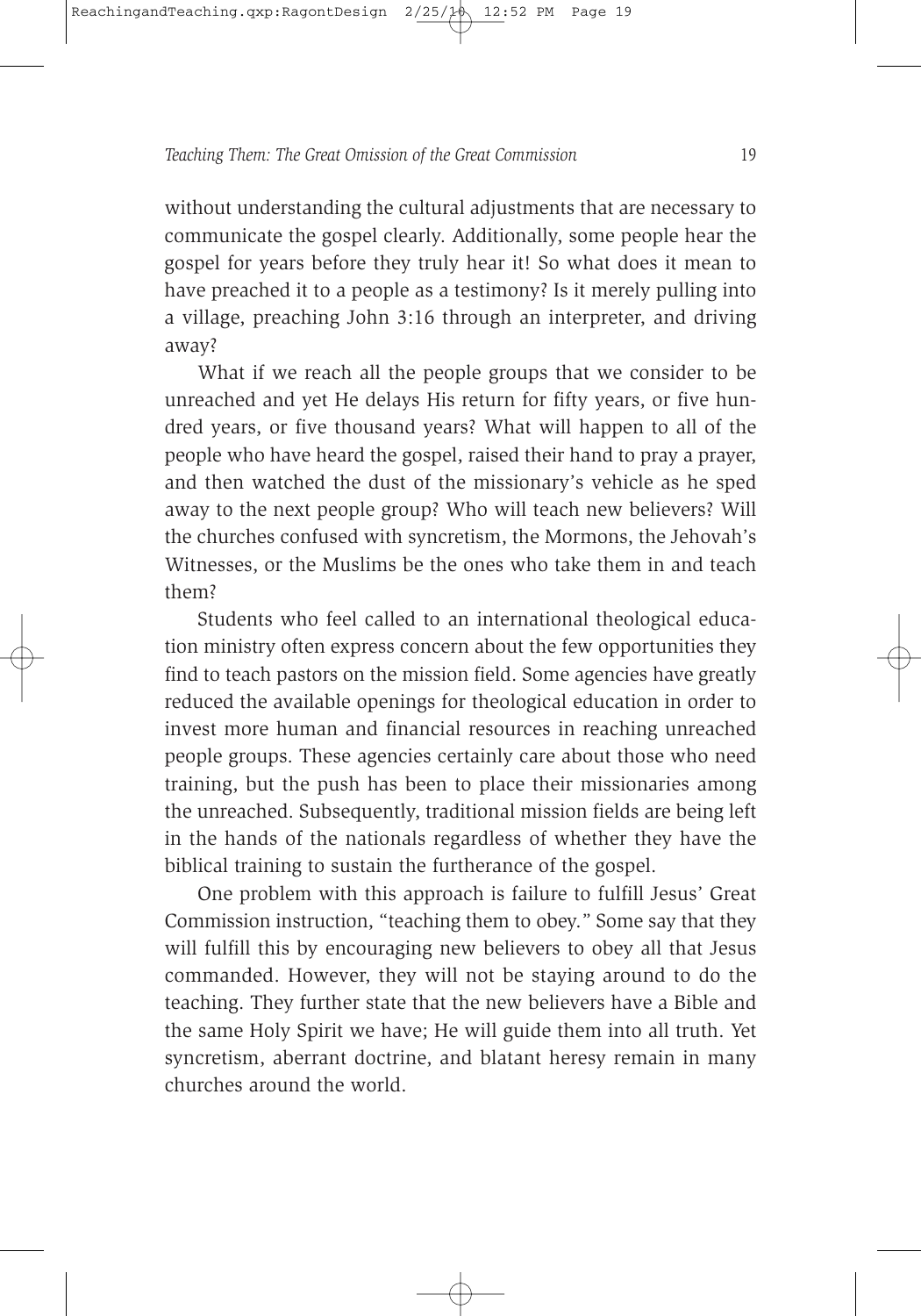## **THE NEED ILLUSTRATED**

I recently met a number of Nigerian students pleading for help in their seminary. Many of them needed classes in order to finish their preparation, graduate, and serve in churches, but there was no one to teach the required courses. This plea for help is all the more concerning because the church in Nigeria is suffering much confusion. There are thousands of churches in Nigeria—Baptist, Methodist, Presbyterian, Pentecostal, Assemblies of God, and AIC churches (African Independent Churches or African Initiated Churches). Many Nigerian churches preach a "name it and claim it," "power in your mouth," "health and wealth," and "seed money miracle" gospel message. Many are so far from the truth that the truth is very hard to find. In a country that is struggling with poverty and crime, many have turned the church into a miracle cult. Since I am Southern Baptist, I painfully noticed many Baptist churches in Nigeria that have adopted this philosophy of ministry.

Southern Baptists entered Nigeria in 1851. When the Southern Baptist Convention (SBC) began in 1845, it formed the Foreign Mission Board (FMB) and the Domestic Mission Board to engage in missions. The FMB chose China and Nigeria as two of their earliest mission fields, and Nigeria is the oldest continuous mission field for Southern Baptists. It was once regarded as the "White Man's Graveyard," and the advance Baptists gained there was purchased at great cost. So why, after so many years of work, do many of the Nigerian churches have such aberrant theology and practice? I began to wonder what had gone wrong. Is there a lesson to learn in the history of the Southern Baptist work in Nigeria?

Today there are some 8,500 churches and 4,000 pastors in Nigeria.2 Animism still reigns in the hearts of most believers. Some churches use juju to bring crowds to their meetings. One of the professors from the Nigerian Baptist Theological Seminary reported that some large churches sacrifice cows and bury them in juju ceremonies in order to bring forth power to attract and sway the crowds in their church services. Even many of my seminary students there were not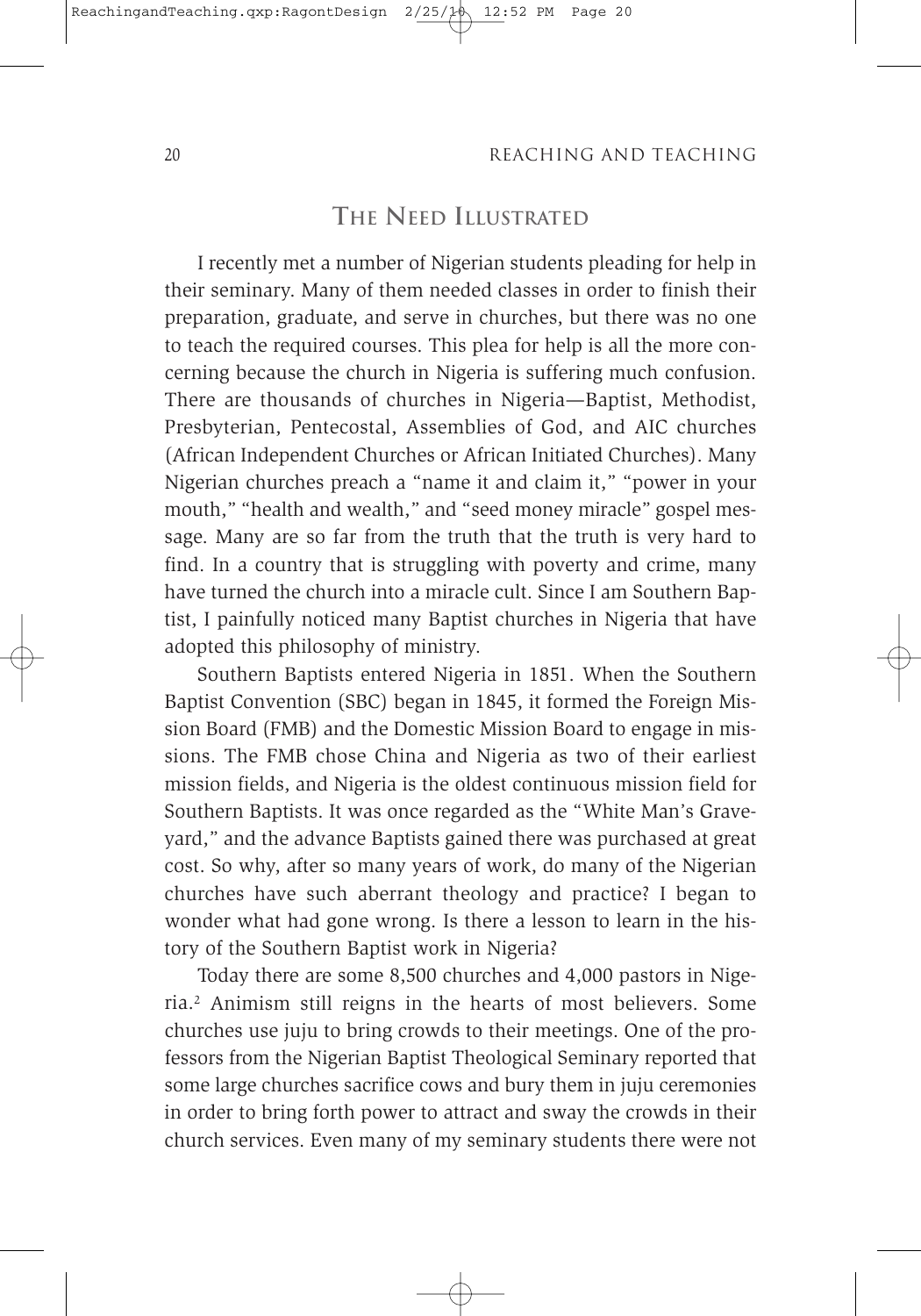## *Teaching Them: The Great Omission of the Great Commission* 21

convinced that juju is demonic. They believed that it could be a neutral, ambivalent force to be manipulated for good or ill by the initiated. These were graduate-level students of the oldest theological seminary on the African continent, founded in 1898.

**extra** 

**THE VOID THAT I** continually see is an indigenously-led discipling process that is reproducing among Africans. I am speaking of the simple but profound process of knowing how to access Scripture and ask the right questions and model the process well enough so others can "catch" it and take it home. Possibly one of the greatest teaching needs is a discipling process that can be given away—one that really fits African lifestyle and learning styles—a process that will allow Africans to excel at making disciples. I am passionately committed to the pursuit of that discovery.

> —STAN WAFLER *Missionary, Northwest Uganda*

As they have for decades, many of the students still view Jesus primarily as the honored ancestor. The belief in ancestral spirits is saturated throughout all aspects of their traditional culture. This "honored ancestor" idea prevents them from seeing Jesus biblically as the reigning, interceding, and soon-coming King. Nigerian Baptists have had SBC missionaries among them for more than 150 years —not counting all the other denominations and their efforts. Yet they still struggle with these concepts. Having a Bible and the Holy Spirit is not adequate without someone teaching them. It is obvious that they still need to be trained to interpret the Word of God accurately.

Additionally, their cultural worldview is that the ancestors hold and have an impact upon time. In the timeline perspective of this view, people living today stand still, and the only time with which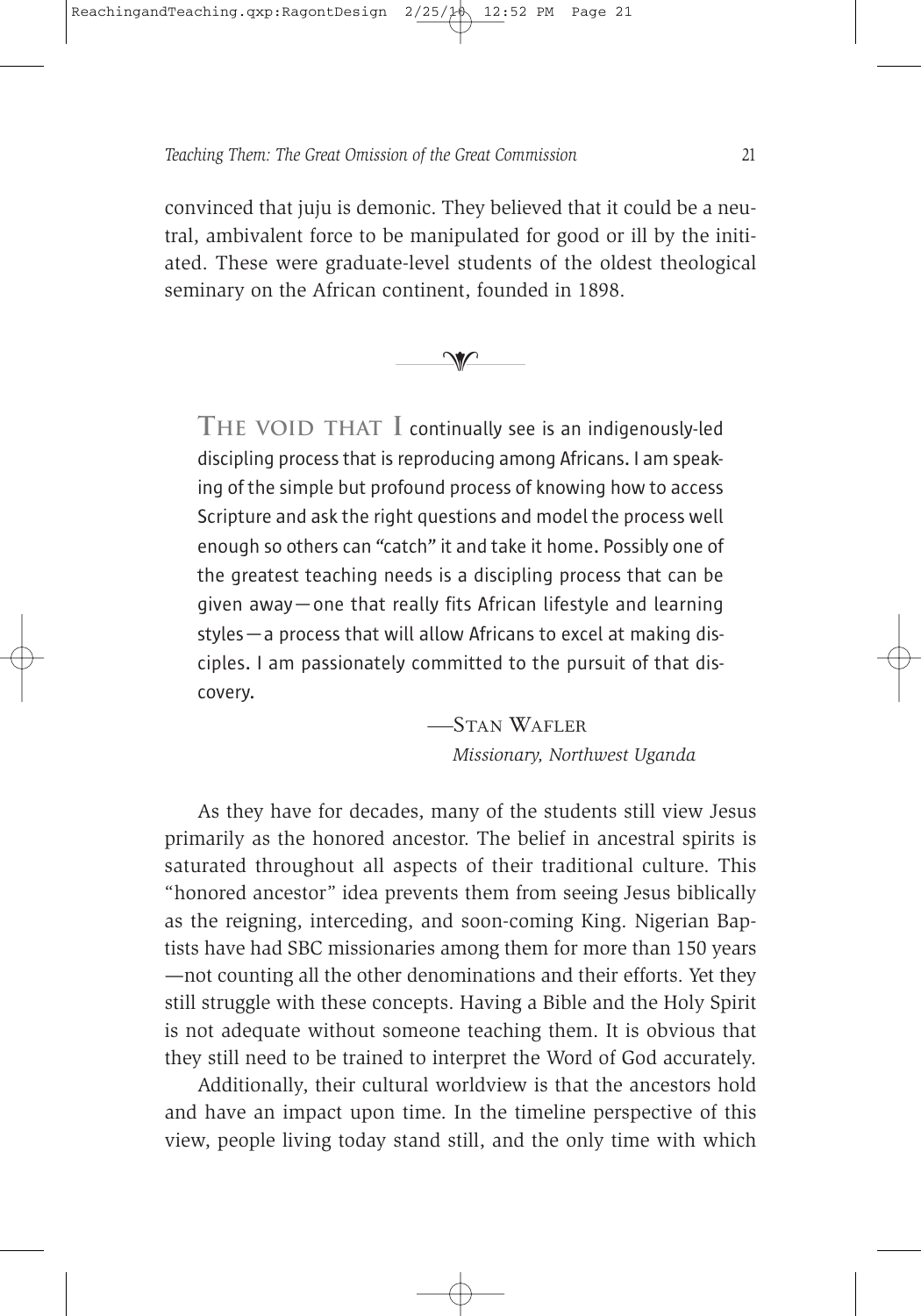we interact is the immediate past, the present, and the immediate future. The bubble of time included in the immediate past, present, and future is considered "the present." The events of our lives flow past us into an ever-increasing past; the future is not normally considered. This overemphasis on the importance of the past and minimization of the importance of the future greatly complicates a basic understanding of eschatology and a hope for the world to come.

The Yoruba tribe of West Africa use a well-known curse, "Go die in the bush." This is one of the worst Yoruba curses because historically they were buried under the floor of their houses. To die away from home was the greatest shame and tragedy. According to the Yoruba worldview, people die and are buried, but they live on as living dead. Their presence and preferences are always acknowledged. Although this is certainly not taught in Bible classes, this cultural influence over the people has colored their worldview. One pastor said that the people are nominal Christians; they may be in church on Sunday but just as easily in the witch doctor's hut on Tuesday. These people live in a land that has historically embraced 401 Yoruba gods and goddesses. This worldview does not evaporate upon praying a prayer; deep discipleship and biblical teaching are needed to develop a Christian worldview and godly living.

In *Listen to the Drums*, C. F. Eaglesfield said, "The greatest need is that of providing leadership for the churches. . . . The leader in many churches is often the one who can read. His instruction is often questionable."3 It is indeed questionable . . . to say the least! Imagine if the leaders in our churches were simply the ones who could read. Would that guarantee sound biblical instruction? Nigeria has lost funding and missionary personnel for theological education that the sending churches supplied for years. After all, Nigeria is considered reached. Some mission agencies defend this position, saying that the Nigerians already have many pastors who were trained in Nigeria as well as some who were sent to the USA and the UK to earn advanced degrees. However, these men are full-time or bi-vocational pastors and cannot serve as professors. They live all around the country (with a population of 140 million) and are nowhere near the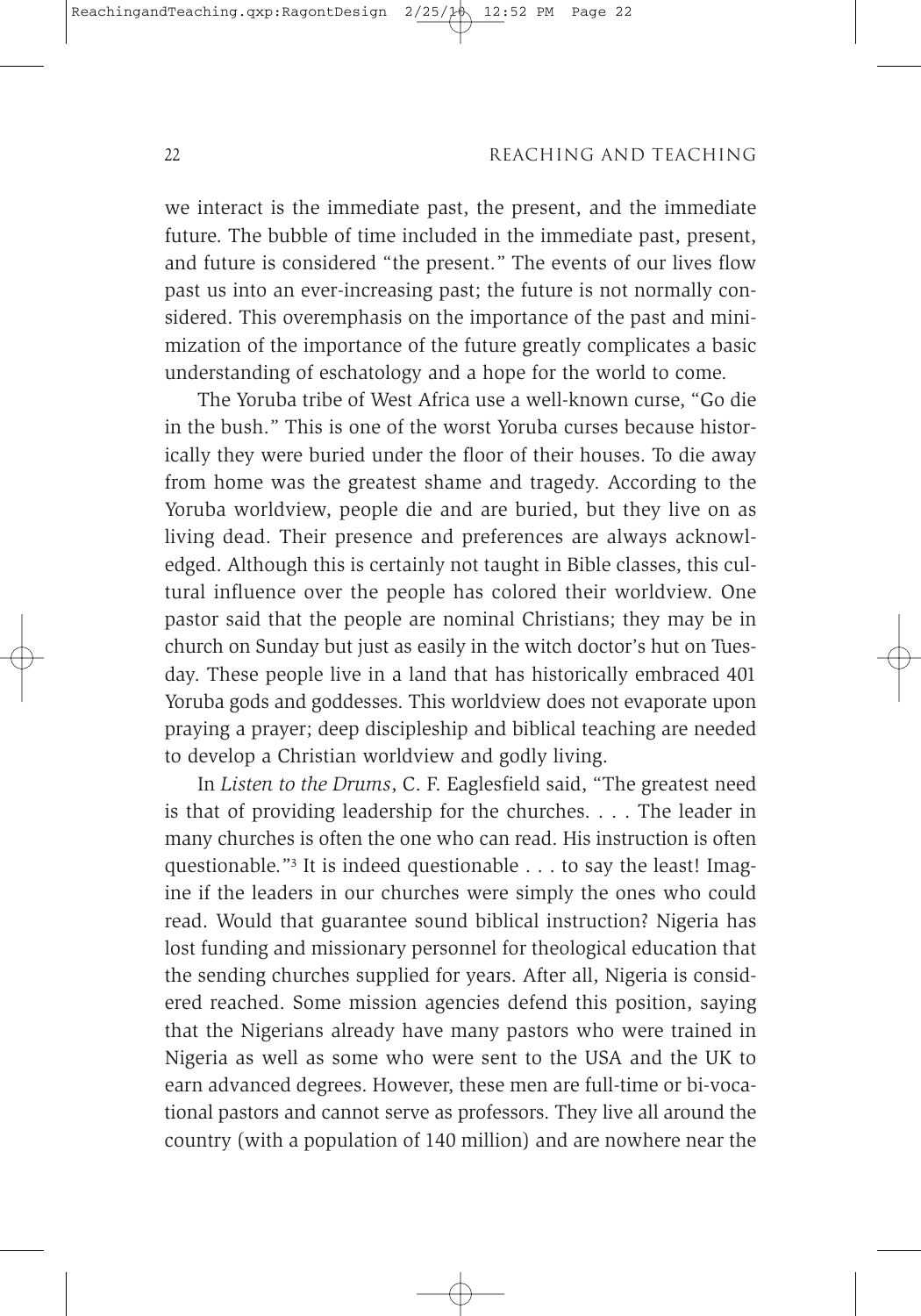*Teaching Them: The Great Omission of the Great Commission* 23

seminary. Most of these pastors do not feel called to teach in seminary. Of course, this challenge is not found in Nigeria alone.

Missionaries in Ecuador know that the church there shares many ecclesiastical challenges with Nigeria. Many of the Ecuadorian challenges also arise from syncretism and worldview issues. Baptists have been in Ecuador since 1951. There was once a thriving Ecuadorian Baptist Theological Seminary that was training many men and women to serve the church. It was blessed with personnel, funds, material resources, and a well-appointed facility. However, the need for speed to reach the unreached people groups caused some to prefer abandoning theological education there, noting that Ecuadorian churches had received training for twenty years. They argued that twenty years should be sufficient, and the nationals should be able to train the new generations of pastors, professors, and practitioners. However, this is simply not a fair assessment. As in Nigeria, the nationals who were trained are full-time pastors, are bi-vocational, or live too far away to work at the seminary. Tragically, today over half of the Baptist churches in Ecuador have no trained pastor, and only 17 percent of the pastors in the country have received theological education and pastoral training.

I noticed the great need for such training when my family and I served as missionaries among the Highland Quichuas of the Ecuadorian Andes. The few indigenous pastors implored us to not start more churches. I wondered why, since there was an obvious need for more to be planted. They reported that there were pastors in some areas of the country who served eight, ten, or more churches, and what they really needed was more trained leaders. While conducting field research interviews among these poorest of the poor, my last question was always, "What is the greatest need among your people?" Of all the many possible answers that could have surfaced—church buildings, money, medicine, government representation, literacy, etc. —in every case the answer was pastoral and leadership training.

Peru, Ecuador's southern neighbor, also shares the need for trained pastors and leaders. I often travel to Peru to help train national pastors and church planters. On my first such trip, as I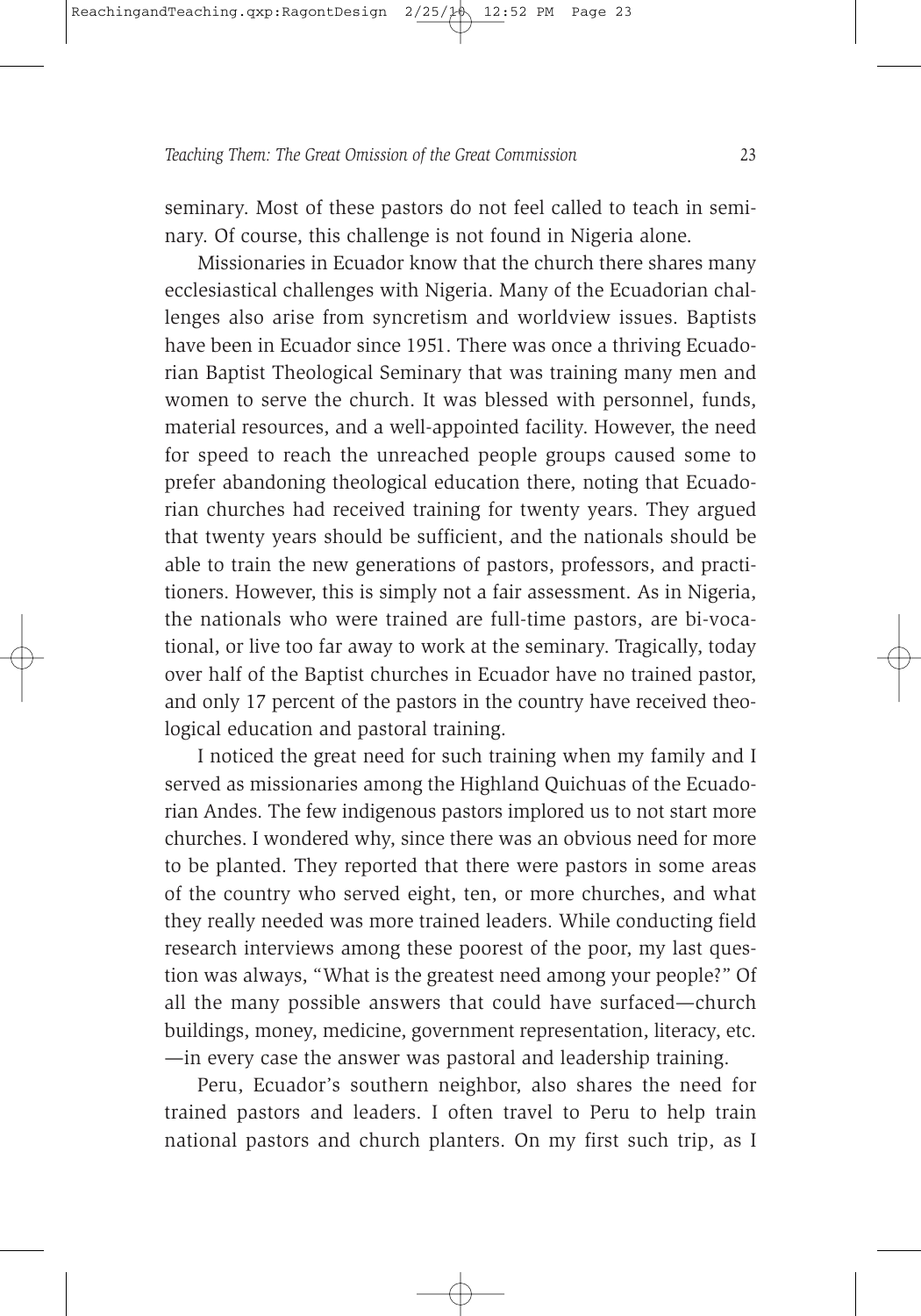taught on basic doctrines, I reminded them of the need to share this information with others. A younger class member asked how to share these truths with preliterate people who lack the ability to read or write. As I explained basic ideas of teaching primary oral learners, an older lady in the class seemed very concerned. She asked, "What about me? Can I go to heaven when I die, too?" When she realized I was taken back by her question, she explained. "We have always been told that we could not enter into the kingdom of heaven if we could not read." Although it broke my heart to hear this, in great detail I joyfully explained that the gospel has nothing to do with one's literacy level. However, another sad reality in this encounter was when I noticed that the pastors in the room were straining to hear the "correct" answer to that question.

The lady mentioned above is a sincere believer who opened her humble home for a new house church in her community. She serves and worships the Lord Jesus but lacks anyone to teach her His Word. A pastor from one of the most prolific denominations in Peru told me that his denomination lacks trained pastors for 90 percent of their churches. The other brothers told me that over half of the evangelical churches in the country lack trained pastors. These are dear brothers and sisters who love the Lord and each other, but they need trained leadership among them.

Meanwhile, some mission agencies are promoting the idea that pastors do not need theological education. It slows down the work of church planting if you must provide a trained pastor for each church. At first, this sounds logical and seems to make perfect sense. However, many missionaries today are relearning a hard lesson from missions history: When your church growth outstrips your trained leadership, you are in trouble; weak and dysfunctional churches abound.

Those who serve in theological education, as well as those who aspire to do so, have heard many reasons why we should reduce training to the nationals. Some have said, "Places like Nigeria, Ecuador, and Peru do not need any help; they have the Bible and the Holy Spirit to guide them into all truth. They already have the people that we have trained who ought to do the training for the others in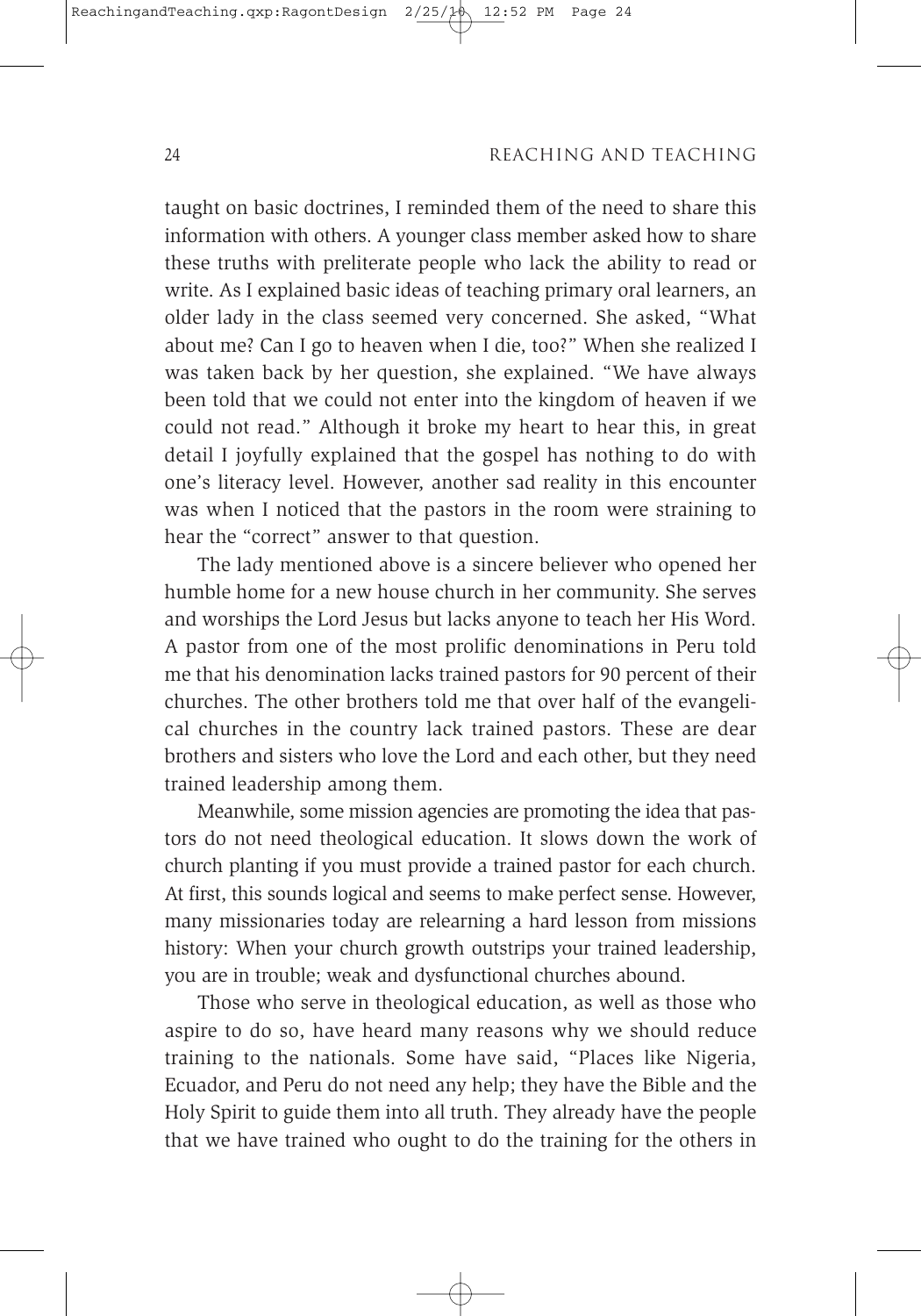## *Teaching Them: The Great Omission of the Great Commission* 25

their countries, and besides, they might become dependent upon us if we continue to provide their training. They must learn to do this for themselves." Consider some responses to this argument, offered by missionaries who have seen the problems that result from neglecting Paul's instruction in 2 Timothy 2:2, "And what you have heard from me in the presence of many witnesses entrust to faithful men who will be able to teach others also."



*"Places like Nigeria, Ecuador, and Peru do not need any help; they have the Bible and the Holy Spirit to guide them into all truth."*

It is neither responsible nor accurate to say that a Bible and the Holy Spirit is all someone needs. Many dogmatic preachers are genuinely saved and have a Bible, but they see in the Bible only what they want to see. Many well-meaning but untaught brothers are wrongly interpreting the Bible and leading people astray. All of us appreciate the training that we have received and realize that we have been taught truths that we may never have seen for ourselves—or at least not for many years.

*"Places like Nigeria, Ecuador, and Peru already have the pastors whom we have trained, and they ought to do the training now for the others in their countries."*

The ones who have been trained through the years are those who were called into the ministry. Seminaries did not consciously, intentionally, or proactively train professors; they trained pastors. No one should fault these pastors for remaining true to their calling. It is true that some of them would be glad to help if they could, but they are overwhelmed with their pastorates and family responsibilities especially those who are serving as bi-vocational pastors, as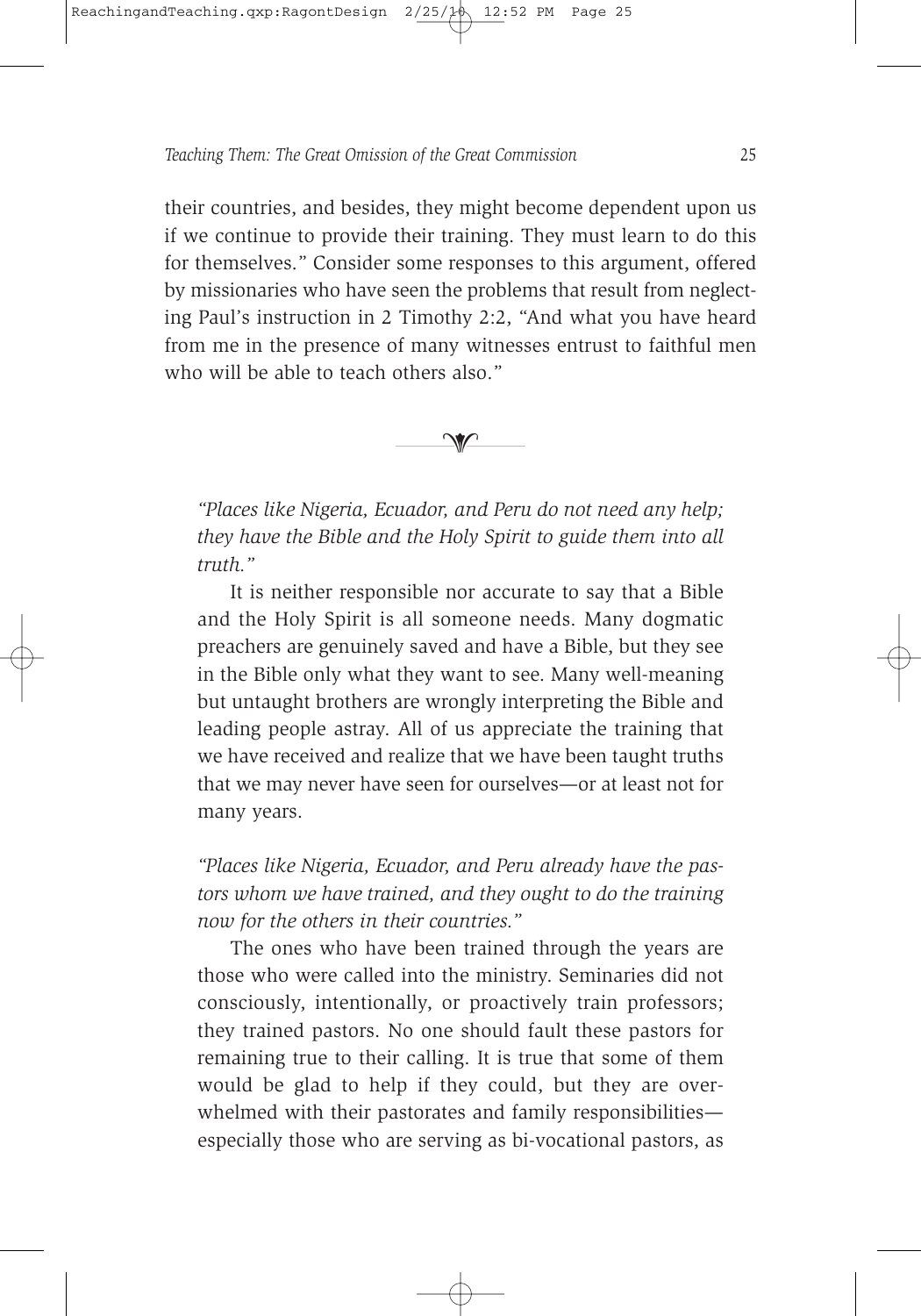denominational workers, or in other ministries. Many do not live near their country's seminary locations and could not logistically manage such a responsibility.

*"Places like Nigeria, Ecuador, and Peru might become dependent upon us if we continue to provide their training. They must learn to do this for themselves."*

Dependency is a complicated problem that should be avoided with all due diligence. Yet, generally, dependency refers to financial matters. Some have extrapolated this concept to apply to training as well. While we do not want the national church to depend on our training forever, it is never right to stop training without first training the trainers who will replace us.

For instance, when an agency decides to no longer direct a bookstore ministry and hands the keys to the nationals with no training to prepare them, missionaries should not be surprised when the bookstore suffers. I have had the uncomfortable experience of translating a collection agency letter from a United States–based Christian publisher to a Christian bookstore in Latin America. The nationals did not know how to manage the store, buy books, pay bills, or read collection agency letters. They had simply received the keys from wellmeaning missionaries who never trained them to do the work. This same approach has been applied to handing off seminaries and Bible colleges. Of course, nationals will be dependent on those already instructed and trained for their instruction and training. Discipleship and mentoring by very definition depend on knowledgeable guides who have more wisdom, life experience, and training than those whom they are guiding.

The only way to ensure that the national churches are not dependent on outside missionaries forever is not for them to step out of the picture, but rather to be obedient to 2 Timothy 2:2. We must train trainers, teach teachers, and disciple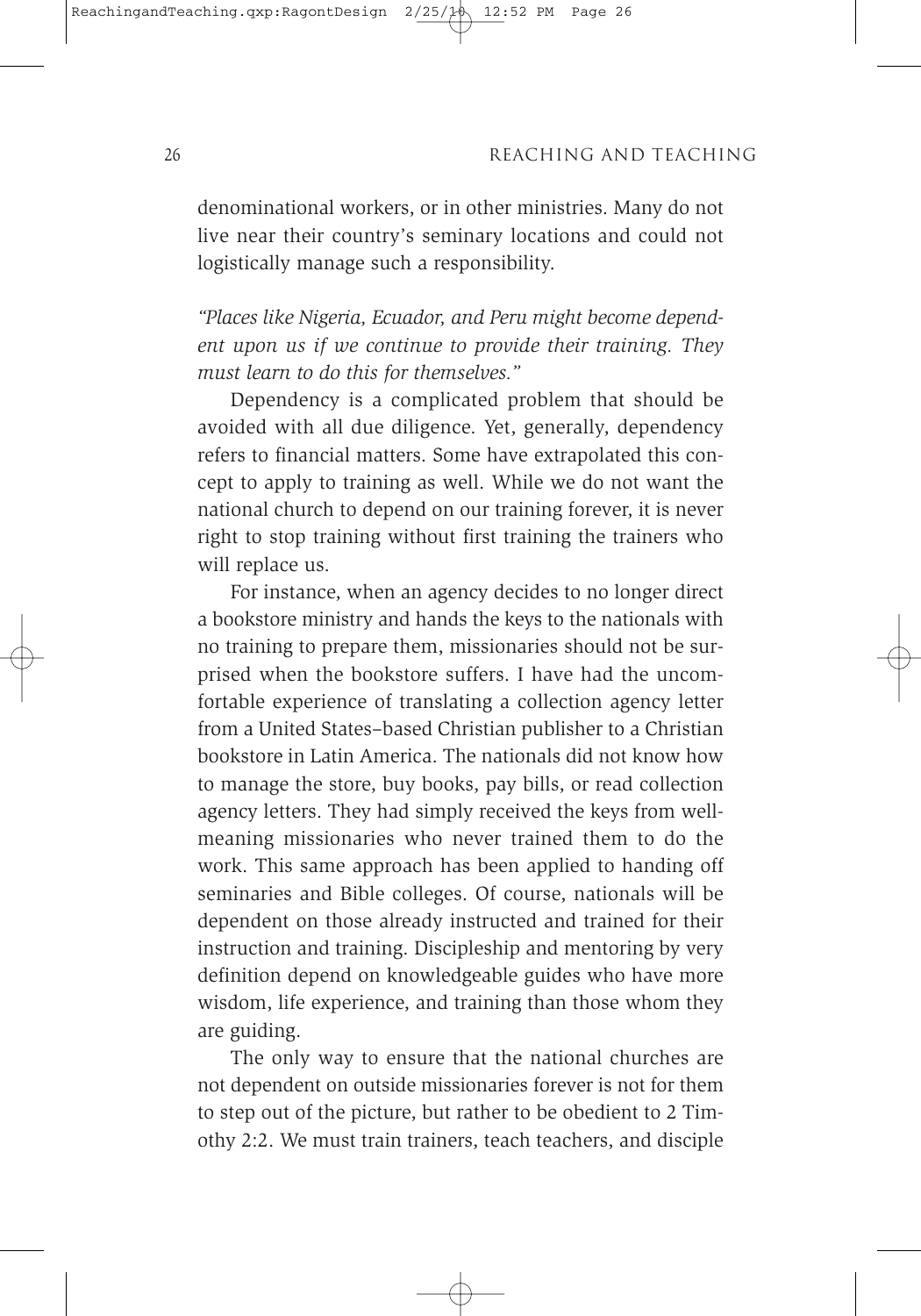disciplers. It is clear that national churches should not become dependent on our money, but Jesus commands us to teach. Yes, we have taught them for years, but before we leave, we must teach others to teach so that they can continue the task.

The national church must have a seat at the table in the hermeneutical community. They alone have the emic perspective that is essential for a proper contextualization of the gospel. However, until nationals are biblically and theologically trained, missionaries must provide the proper parameters in the grammatico-historical interpretation process as well as critical contextualization. The reality is that many mission agencies have left the table.

## **GLOBAL NEEDS**

An alarming reality in global Christianity today coincides with the abandonment of thorough theological preparation of the churches we have reached. Without understanding this sobering new reality, some may be tempted to simply shake their heads and feel pity for these benighted brothers teaching heresy in other lands. The reality is that there are now many more Christians in what is called the Southern Church than in the traditional sending countries.

The Southern Church refers to Africa, Asia, and the nations south of the Rio Grande in the Americas. The church is growing exponentially in these countries. They not only outnumber those from the United States of America in numbers of Christians and churches, they send more missionaries than the United States and Western Europe combined. Sadly, their lack of theological education, pastoral preparation, and leadership training is reflected in the aberrant forms of Christianity found in their lands.

Philip Jenkins has noted this phenomenon of growth in the Southern Church in his book *The Next Christendom: The Coming of Global Christianity.* He writes, "Over the past century . . . the center of gravity has shifted inexorably southward, to Africa, Asia, and Latin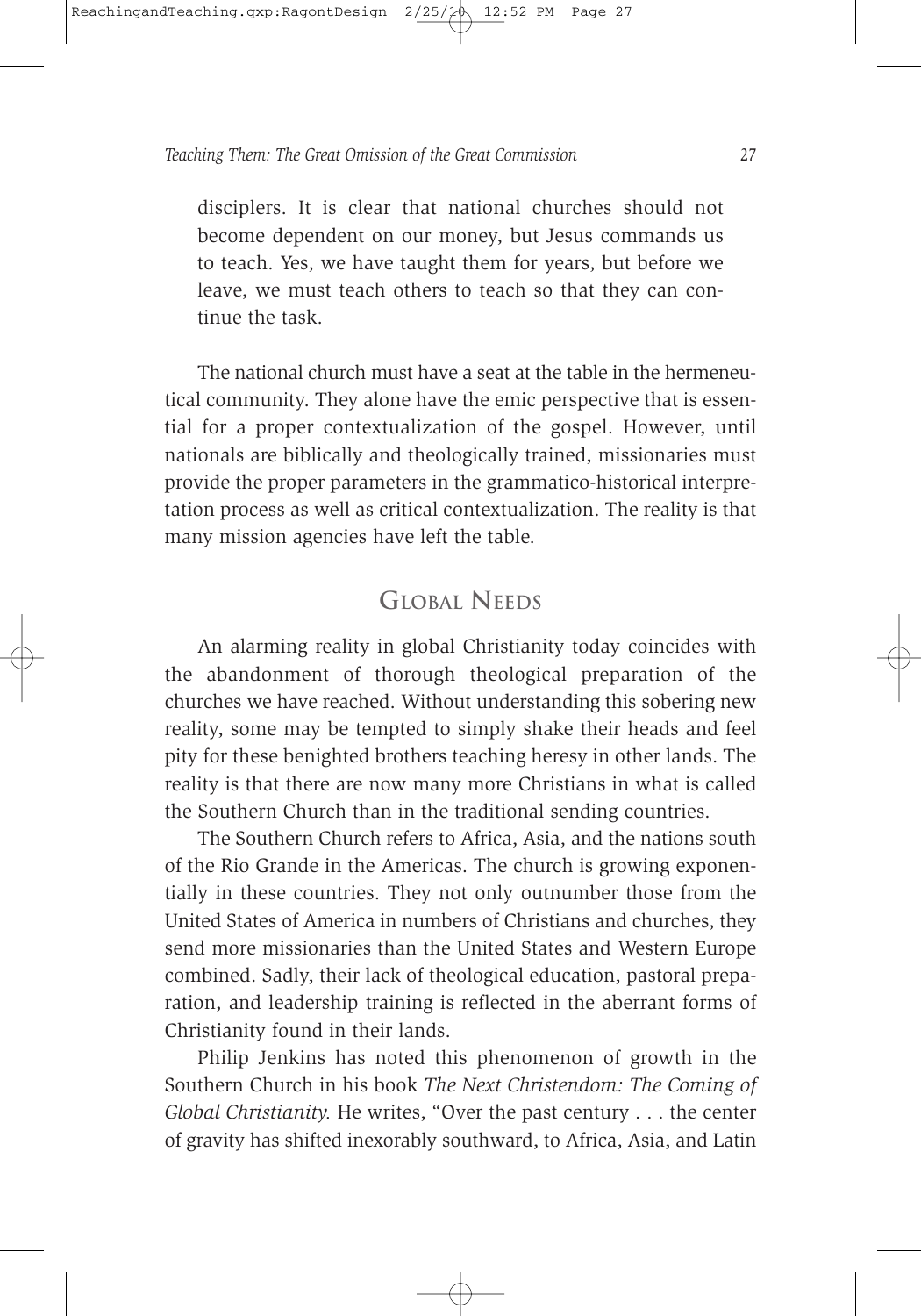America. Already today, the largest Christian communities on the planet are to be found in Africa and Latin America. If we want to visualize a 'typical' contemporary Christian, we should think of a woman living in a village in Nigeria or in a Brazilian favela."4 Christopher Wright also writes about this reality in his book *The Mission of God*, "From a situation at the beginning of the twentieth century when approximately 90 percent of all the world's Christians lived in the West or North (i.e., predominantly Europe and North America), the beginning of the twenty-first century finds at least 75 percent of the world's Christians in the continents of the South and East—Latin America, Africa and parts of Asia and the Pacific."5

This trend is a new phenomenon because for the first time in centuries there are more Christians in other parts of the world than there are in Europe and North America. The Western church now sits in the shadow of the Southern Church, the massive younger big brother in global Christianity. Of course, this fantastic growth rate is not the alarming reality. We give praise for this answer to our prayers and missionary efforts. The alarming aspect is that there has been a concomitant growth of aberrant doctrine and bizarre practice in the Southern Church.

In an article in *The Economist* magazine, Harvard professor Harvey Cox points out the reasons why syncretistic Pentecostalism has grown so quickly around the world. He says, "One is the fact that it reconnects people with primitive religion: it taps into a deep substratum of primal spirituality, filling the 'ecstasy deficit' left by cooler religions. The movement's emphasis on experience rather than doctrine gives it a remarkable ability to absorb other faiths, from spirit possession in the Caribbean to ancestor worship in Africa, from folk healing in Brazil to shamanism in Korea. As the Pentecostals say, 'the man with an experience is never at the mercy of the man with a doctrine.' The other is that Pentecostalism offers a 'third way' between scientific rationalism and traditional religion."6 Failure to understand existing folk religions and the cultural nuances of world religions in their various contexts has resulted in startling degrees of syncretism in many places.<sup>7</sup>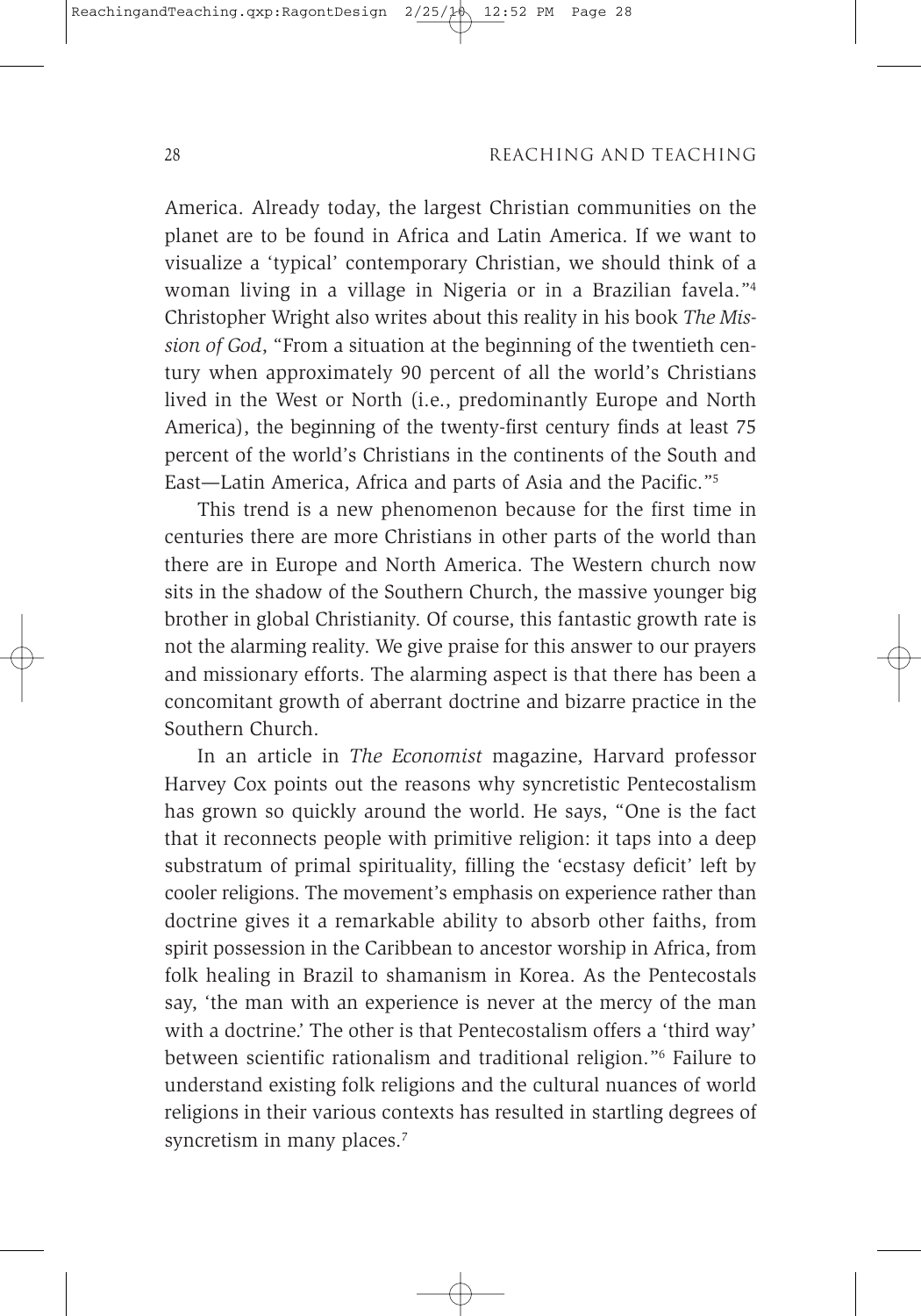### *Teaching Them: The Great Omission of the Great Commission* 29

Nature abhors a vacuum, and human beings do not like the tension of questions with no answers. When a people embrace Christianity and begin to explore its implications, they must have biblical answers. In the absence of biblical answers, the answers to questions such as, "Why did my daughter die?" or, "How can I ensure crop success?" will be answered with the former traditional religions.

If we are not training national believers to believe biblically sound Christian doctrine and to interpret the Word of God correctly, the day will soon come when those who represent Christ in this world will be preaching a gospel that Jesus never gave. When people wonder what Christianity is about, they will look to a "typical" Christian. The person they look to will not be a Christian in a Western evangelical church preaching a gospel that orthodox, biblical Christianity will recognize. Doctrinally sound New Testament Christianity is shrinking in size and influence.

Mission agencies have withheld human and financial resources for theological education in order to speed the work of exponential church growth among the nationals and to avoid all forms of dependency. Those who sense the fallacy in such a methodology sometimes shrug and turn back to their books while confidently reminding themselves that at least Western Christians have the truth. The day is rapidly approaching when few beyond our theologically sound Western seminaries and churches will care. Global Christianity is growing in such a way that truth is considered to be that which works; pragmatism rules in the absence of propositional truth. We will have to say in that day that we did not lose our voice; we willingly yielded it. If trends continue, we will one day shout truth in order to rebuke, reprove, exhort, instruct, and correct, only to be considered irrelevant and not be heard.

## **CONCLUSION**

The Great Commission is not just about witnessing or church planting. Jesus said to make disciples of the ethnic groups of the world, and to do so by teaching them to observe all that He commanded us.